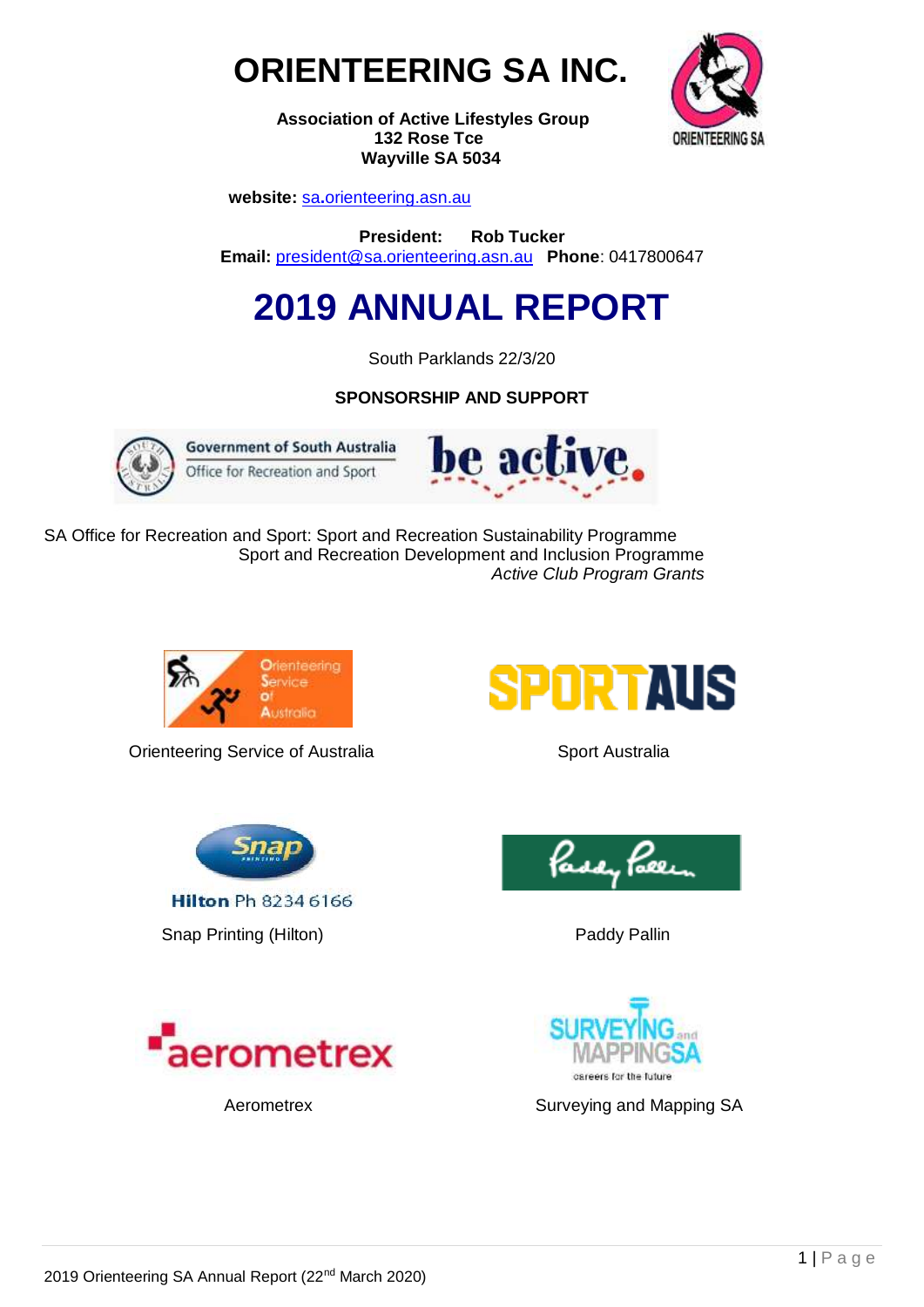## **ORIENTEERING SA INC 2019 COUNCIL**

The Council, comprising the Management Committee and Club Delegates listed below, met on even numbered months to oversee the development and conduct of orienteering in South Australia. The Management Committee also met in the odd numbered months.

## **Management Committee**

- President **Rob** Tucker Secretary **Execution Contract Secretary** Erica Diment Treasurer **Andrew Kennedy** Assistant Treasurer **Brodie Dobson-Keefe** Assistant Secretary **Fi** Pahor Technical Officer **Technical Officer Robin Uppill** Technical Officer (Mapping) **Adrian Uppill Coaching Coordinator** Bridget Anderson<br>
Schools Support Manager<br>
7ita Sankauskas Schools Support Manager Newsletter Editor **FrankBurden** Publicity and Promotion Officer **Olivia Sprod** IT Manager **Ken Thompson** MTBO Coordinator Kay Haarsma & Peter Mayer
	-

## **Club Delegates**

Lincoln Orienteers John Lyon Onkaparinga Hills Orienteering Club Simon Uppill and Adrian Uppill Saltbush Orienteers Ken Thompson Tintookies Orienteers Fi Pahor and Geoff Bennett Top End Orienteers **Kay Haarsma** Tiuringa Orienteers **Ben Cazzolato and Aylwin Lim** Yalanga Orienteers Gerry Velaitis and Steve Cooper

Wallaringa Orienteers Jenny Casanova and Tyson Hillyard (Proxy Peter Kreminski)

## **Other Orienteering SA positions in 2019:**

School Team Manager: Bridget Anderson Junior Arrows Coach/Manager Bridget Anderson Junior Arrows Asst. Coach Simon Uppill School Team Asst. Manager **Olivia Sprod** Southern Darts Coach: Erica Diment Southern Darts Deputy Coach Zita Sankauskas Southern Arrows Manager Bridget Anderson Southern Arrows Coach AO Editorial Contact ENEWS Editor Training Coordinator

Web Administrators: Robin Uppill, Ken Thompson and Mark Overton State Selection Panel: Bridget Anderson (Chair), Simon Uppill, Olivia Sprod Simon Uppill Erica Diment Robyn Dose Adrian Craig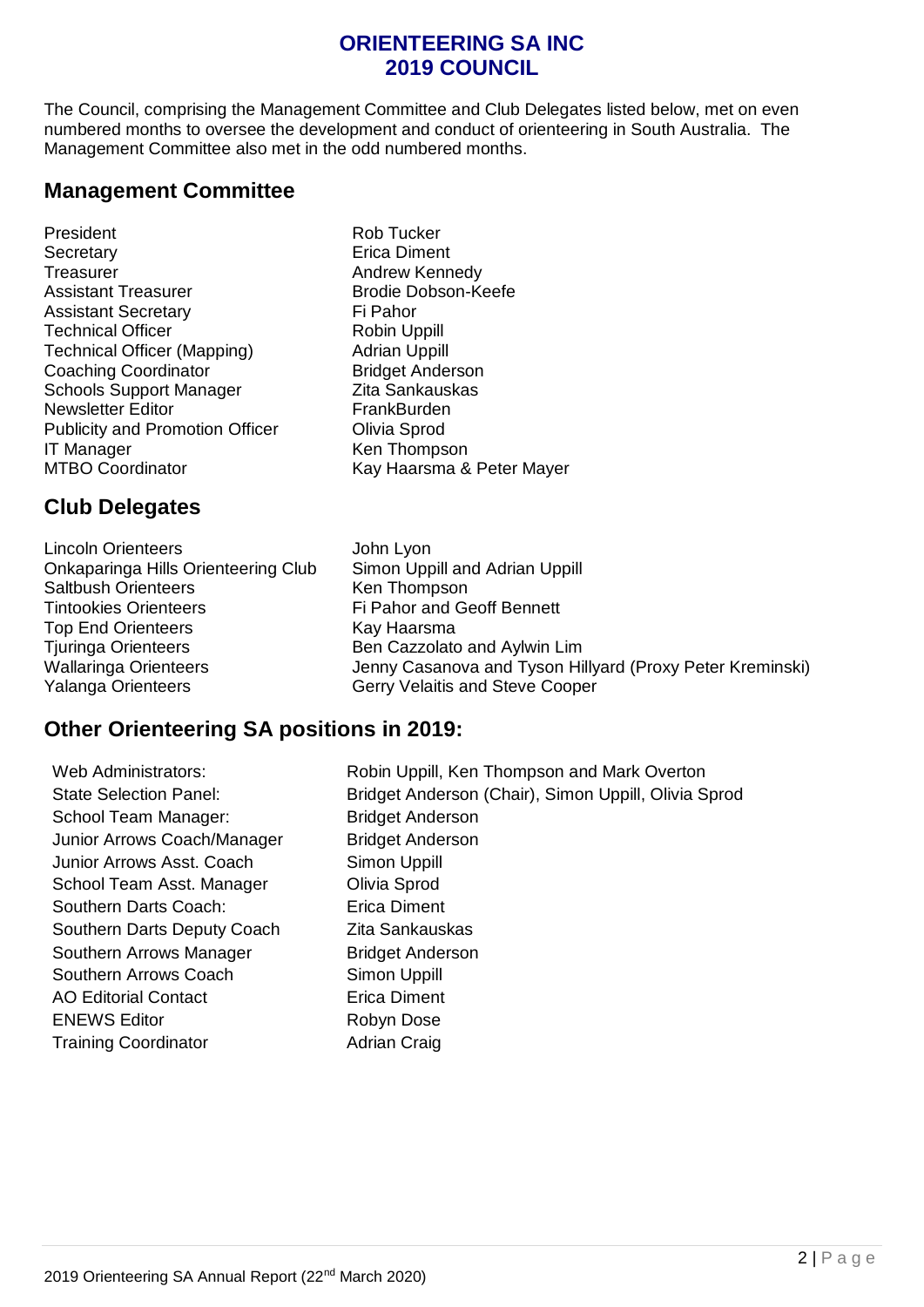#### **PRESIDENT'S REPORT 2019**

Orienteering received great publicity in the Australia Day awards with Robin Uppill being awarded an Order of Australia Medal. This is a great recognition for her contribution and time dedicated to sustaining and improving the sport in so many ways. I understand the award has only been made once before.

The start of the new year was busy with a range of sprint events presented. Included was a series of five sprint events run in Adelaide over the long weekend forming a training event for elite orienteers Australia wide. Thanks are due to Bridget Anderson and Jim Russell, the head OA coach, for their lead in running the event.

There were many great performances during the year, particularly with the Easter Carnival in WA. Our South Australians, Joanna George, Angas Haines and Dante Afnan competed in JWOC in Denmark, and Simon Uppill and Bridget Anderson competed in WOC in Norway. Nigel Dobson-Keeffe and Leila Henderson competed in the Scottish 6 days. Leila's performance was particularly notable as she continued to participate after suffering broken bones! Paul Hoopmann did well in the World Masters Orienteering Championships 2019, held in Latvia. The Oceania 2019 Orienteering Championships centred on the ACT comprised the Oceania Orienteering Championships, Australian Schools Championships and Australian Championships. This was a great success for many SA members, with a far greater proportion of State representatives. Of note is the achievement of the juniors coming second in the States competition of the Nationals.

It is great to see the enthusiasm of participants in the Junior Arrows Squad in their training programme, primarily due to the dedication of our coaches, and support given by parents in catering fund raising at most events. Significantly, Bridget Anderson was awarded the Orienteering Australia award for services to coaching, a well deserved acknowledgment for her enthusiastic contribution.

Congratulations to the Orienteer of the Year award winners and special thanks to Regina Reuter for her OY calculations over many years, from which she is now standing down. Special awards of the Sue Millard Trophies for the most improved junior, won by Lucy Burley and Oscar Johnston are notable for the year. Not before time the John Hall Memorial Service Award was presented to Marian and Clive Arthur for their dedication, support and hard work given to our sport.

Much work has been done, most behind the scenes, with the schools clusters, training days, permanent courses and mapping. We are indebted to the time and energy that members put into the sport every week as Controllers, Setters, Organisers and Coaches, as well as the Council and Management.

In particular I would like to thank our Management Committee members; Erica Diment - Secretary and support to training events, Fi Pahor - Assistant Secretary, Robin Uppill - A broad range of technical support and promotion, Andrew Kennedy - Treasurer, Brodie Dobson-Keefe – Assistant Treasurer, Bridget Anderson - Coaching, Frank Burden - Newsletter Editor, Kay Haarsma and Peter Mayer - MTBO, Ken Thompson - IT Manager, Olivia Sprod - Publicity & Promotion, and Zita Sankauskas - Schools Coordinator.

Listed on the inside cover are the many other people who play fundamental and important roles in the organisation of our sport. Then there are the club office bearers, and delegates to OSA.

We continue to receive generous funding from the Office of Recreation, Sport and Racing. Funding is also available through Orienteering Australia , from the Australian Sports Commission and these grants are directed to those programmes which will increase participation. Both Orienteering SA and Top End have taken advantage of this source

#### **Rob Tucker - President**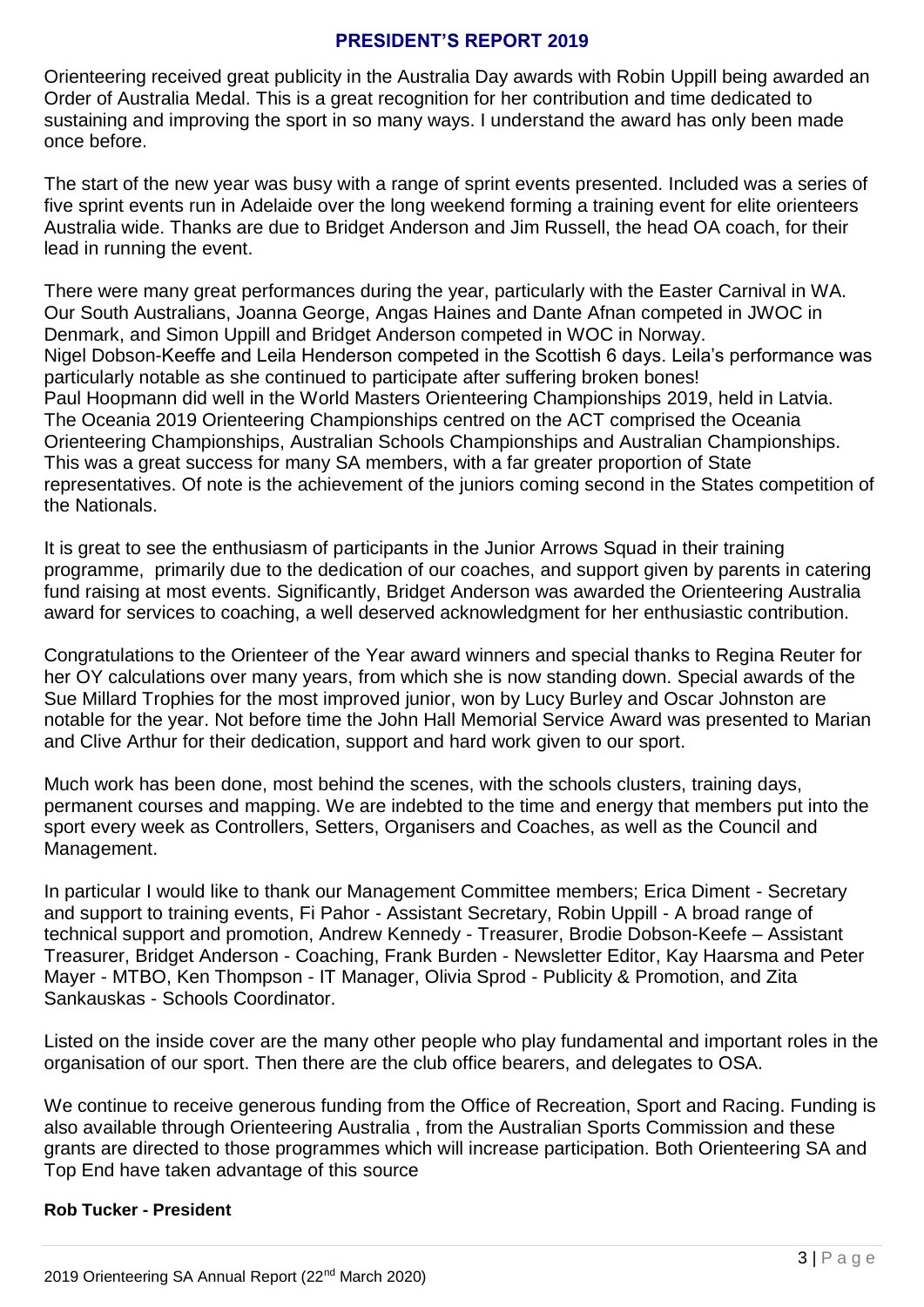#### **FINANCIAL REPORT 2019**

DATA:

During 2019, 2042 transactions were reconciled (not including individual payments received via PayPal) with gross turnover in excess of \$210,000, down from last year's 3,800 transactions and \$500,000 turnover that was associated with running the National Carnival. However, that is still an average of over 170 transactions to reconcile each month. If I happened to hassle you for scanned receipts or accurate contact or supplier information, I apologise only half-heartedly!

OSA continue to adopt and improve its electronic payments, and I can happily report that there were no cheques or cash passed through my hands this year. The next obvious step is cashless transactions at events, although noting that remote locations requiring internet access may prove problematic.

#### HIGHLIGHTS:

OSA was in receipt of \$47,000 of grants that was used for supporting the operation and promotion of orienteering, as well as special projects like Permanent Courses and Equipment.

The basic cost of running administration each year is approximately \$15,000, including rent, website, insurances and general office expenses.

The operating performance for OSA was that a net profit of \$18,268 was recorded for the year. However there have been some sizable expenses approved relating to equipment purchases to support regional clubs and schools programs that have yet to be expended. The associations overall cash position is currently stands as \$264,700 at year end.

#### OF NOTE:

While there were no adjustments to membership or event fee structure during 2019, the committee approved a recommendation to adopt changes for 2020 that sees better aligned membership costs and event fees, with a view to making our sport more affordable – especially for families.

There is likely to be a requirement for remapping of bushfire affected areas during 2020, however no provisions have yet been made for this.

During 2020 it is expected that the association will run at a deficit due to the previously mentioned equipment purchases and remapping projects. A revised budget will be presented for consideration at the AGM.

#### CLOSING:

Unfortunately due to my workload and travel commitments I have been unable to do much orienteering lately and have not been able to give the Treasurer role the attention it requires and deserves. Therefore during 2020 I will be stepping down from the role of Treasurer, having held the position for the past 3 years. It has been a tremendously rewarding experience to work with a dedicated group of volunteers who are passionate about the ongoing success of our amazing sport.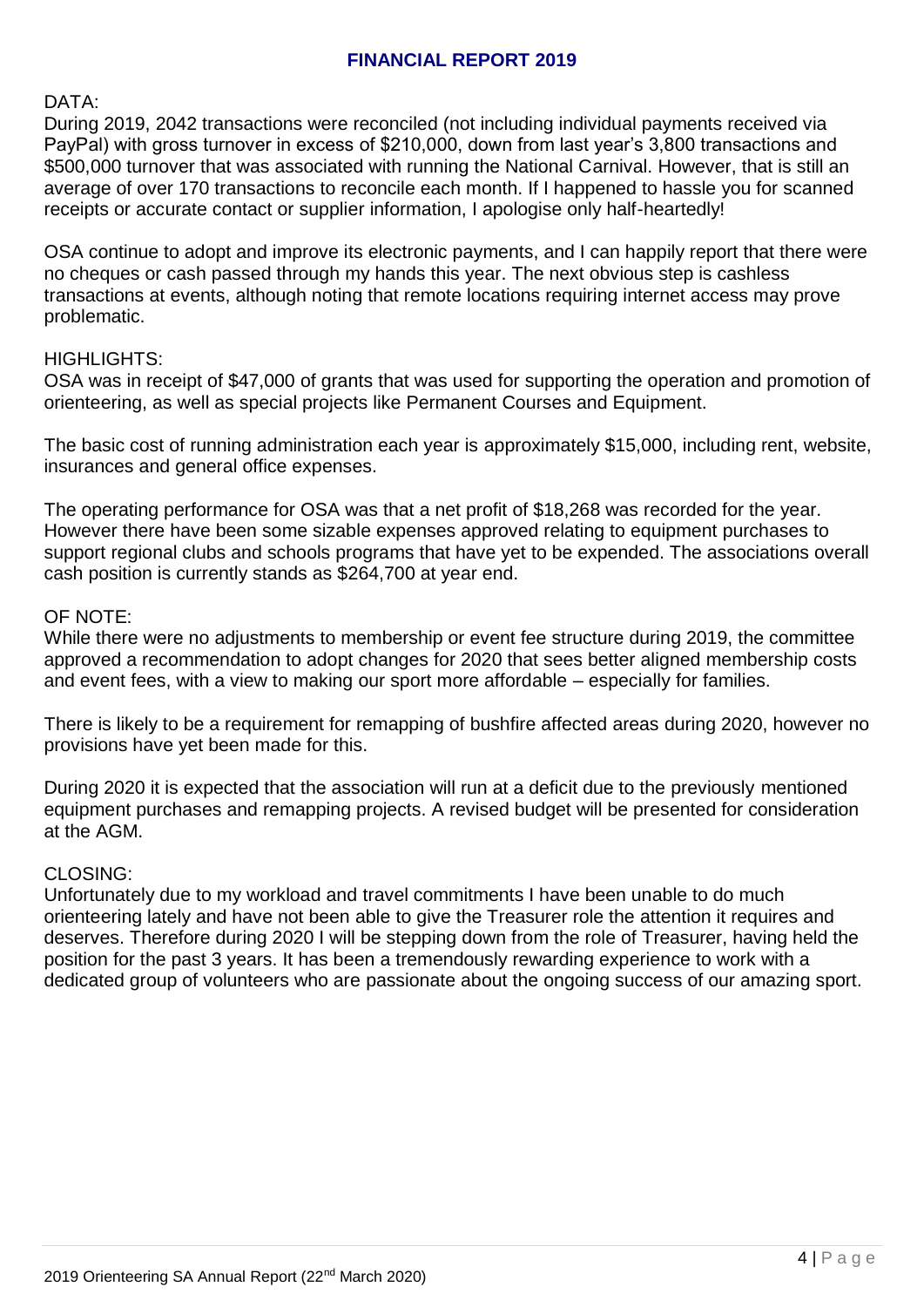# Orienteering South Australia Incorporated<br>As at 31 December 2019

Assets

31 Dec 2019

| <b>Total Assets</b>           | 267,260 |
|-------------------------------|---------|
| <b>Total Current Assets</b>   | 1,538   |
| <b>Accounts Receivable</b>    | 1,538   |
| <b>Current Assets</b>         |         |
| <b>Total Bank</b>             | 265,722 |
| PayPal                        | 9,708   |
| <b>OSA Special Account</b>    | 4,607   |
| <b>OSA Operating Account</b>  | 50,127  |
| <b>OSA Investment Account</b> | 201,224 |
| <b>OSA Events Account</b>     | 55      |

#### Liabilities

| <b>Current Liabilities</b>       |         |
|----------------------------------|---------|
| <b>GST</b>                       | 1,049   |
| Rounding                         | 1,510   |
| <b>Total Current Liabilities</b> | 2,559   |
| <b>Total Liabilities</b>         | 2,559   |
| <b>Net Assets</b>                | 264,700 |
| Equity                           |         |
| <b>Current Year Earnings</b>     | 18,268  |
| <b>Retained Earnings</b>         | 246,432 |
| <b>Total Equity</b>              | 264,700 |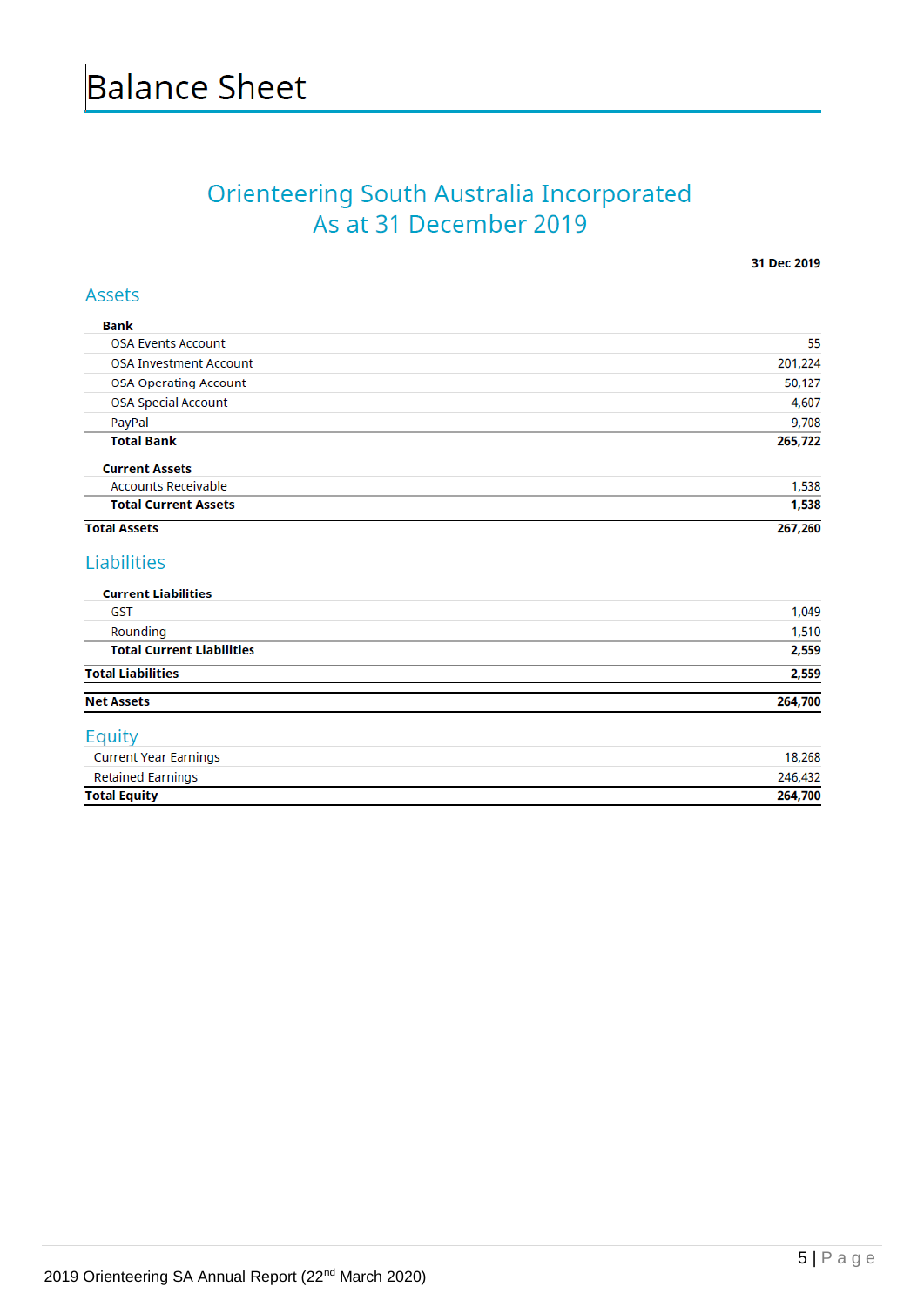# **Orienteering South Australia Incorporated** 1 January 2019 to 31 December 2019

| <b>Income</b>                                |         |
|----------------------------------------------|---------|
| <b>Entry Fees TSS</b>                        | 944     |
| Major Carnival Revenue                       | 14      |
| <b>Schools Cluster</b>                       | 261     |
| <b>Fees from events</b>                      |         |
| Midweek Income                               | 1,547   |
| <b>MTBO Event Fees</b>                       | 1,014   |
| <b>Twilight Series fees</b>                  | 2,675   |
| <b>Total Fees from events</b>                | 5,236   |
| <b>Fees from other events</b>                |         |
| <b>Schools Training</b>                      | 2,568   |
| <b>Sporting Schools</b>                      | 23,092  |
| <b>Total Fees from other events</b>          | 25,660  |
| <b>Income from levies</b>                    |         |
| Levies - Sprint Series                       | 905     |
| Levies General                               | 4,247   |
| <b>Total Income from levies</b>              | 5,152   |
| <b>Income from subscriptions</b>             |         |
| Subscriptions / Membership for country clubs | 1,355   |
| Subscriptions / membership Top End           | 668     |
| Subscriptions / memberships - City Clubs     | 9,365   |
| <b>Total Income from subscriptions</b>       | 11,388  |
| <b>Junior activities</b>                     |         |
| Junior Donation or Catering                  | 667     |
| Junior Income                                | 9,247   |
| <b>Schools - Nationals</b>                   | 5,636   |
| <b>Total Junior activities</b>               | 15,551  |
| <b>Other Income</b>                          |         |
| <b>Auto Transfer</b>                         | 45,000  |
| <b>Interest Income</b>                       | 1,236   |
| Other miscellaneous                          | 254     |
| Special General Revenue                      | 500     |
| <b>Total Other Income</b>                    | 46,990  |
| <b>Southern Arrows</b>                       |         |
| <b>Arrows Revenue</b>                        | 4,124   |
| <b>Total Southern Arrows</b>                 | 4,124   |
| <b>Total Income</b>                          | 115,319 |
| <b>Less Cost of Sales</b>                    |         |
| <b>Event Expenses</b>                        |         |
| <b>Midweek Training</b>                      | 101     |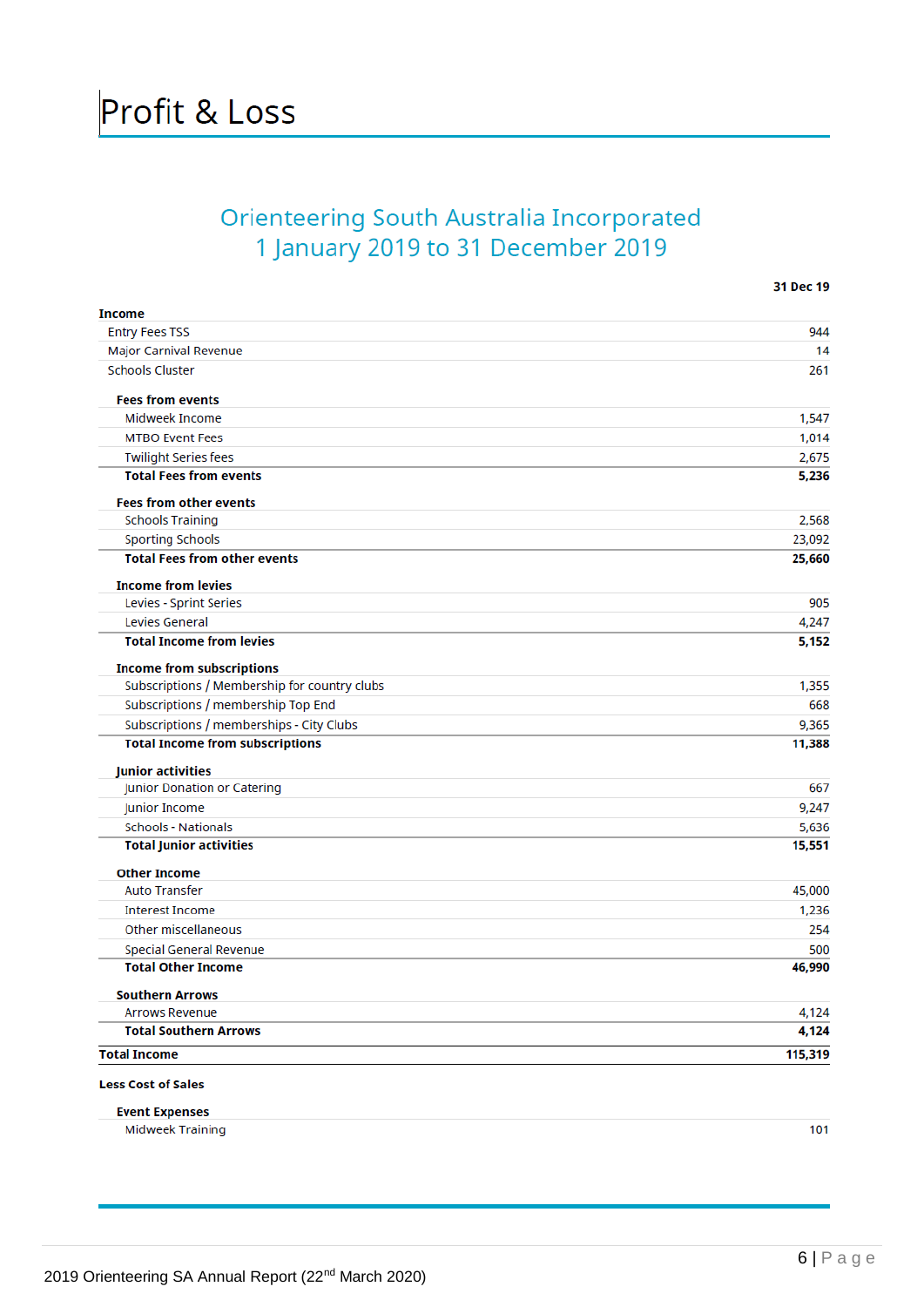# Profit & Loss

|                                               | 31 Dec 19 |
|-----------------------------------------------|-----------|
| <b>MTBO Expense</b>                           | 160       |
| <b>Twilight Series</b>                        | 2,012     |
| <b>Total Event Expenses</b>                   | 2,273     |
| <b>Junior activities - expenses</b>           |           |
| Junior Coaching and Training                  | 5,547     |
| Junior Uniform                                | 3,619     |
| <b>Schools Team Exp</b>                       | 3,957     |
| <b>Total Junior activities - expenses</b>     | 13,123    |
| <b>OA - Event Levy Expense</b>                |           |
| <b>OA Event Levies</b>                        | 827       |
| <b>Total OA - Event Levy Expense</b>          | 827       |
| <b>OA - Other Expenses</b>                    |           |
| OA Registration                               | 8,305     |
| Subscriptions                                 | 618       |
| <b>Total OA - Other Expenses</b>              | 8,922     |
| <b>Other event expense</b>                    |           |
| <b>Schools Training Expense</b>               | 4,767     |
| <b>Sporting Schools Expense</b>               | 20,728    |
| <b>Total Other event expense</b>              | 25,495    |
| <b>Southern Arrows - expenditure</b>          |           |
| <b>Arrows Expense</b>                         | 3,425     |
| <b>Total Southern Arrows - expenditure</b>    | 3,425     |
| <b>Total Cost of Sales</b>                    | 54,067    |
| <b>Gross Profit</b>                           | 61,253    |
|                                               |           |
| <b>Plus Other Income</b>                      |           |
| <b>Income from grants</b>                     |           |
| OA Special Grant                              | 19,500    |
| <b>OSR Annual Grant</b>                       | 27,500    |
| <b>Total Income from grants</b>               | 47,000    |
| <b>Total Other Income</b>                     | 47,000    |
| <b>Less Operating Expenses</b>                |           |
| Freight & Courier                             | 22        |
| Light, Power, Heating                         | 42        |
| Major Carnival Expense                        | 271       |
| <b>Scholar Exp</b>                            | 4,016     |
| <b>Schools Cluster Exp</b>                    | 1,818     |
|                                               |           |
| <b>Administrative Expenses</b><br>Advertising | 242       |
| Auto Transfer Out                             | 45,000    |
| <b>Bank Fees</b>                              | 239       |
| Cleaning                                      | 30        |
| <b>Consulting &amp; Accounting</b>            | 545       |
| <b>General Expenses</b>                       | 4,103     |
| Insurance                                     | 1,865     |
|                                               |           |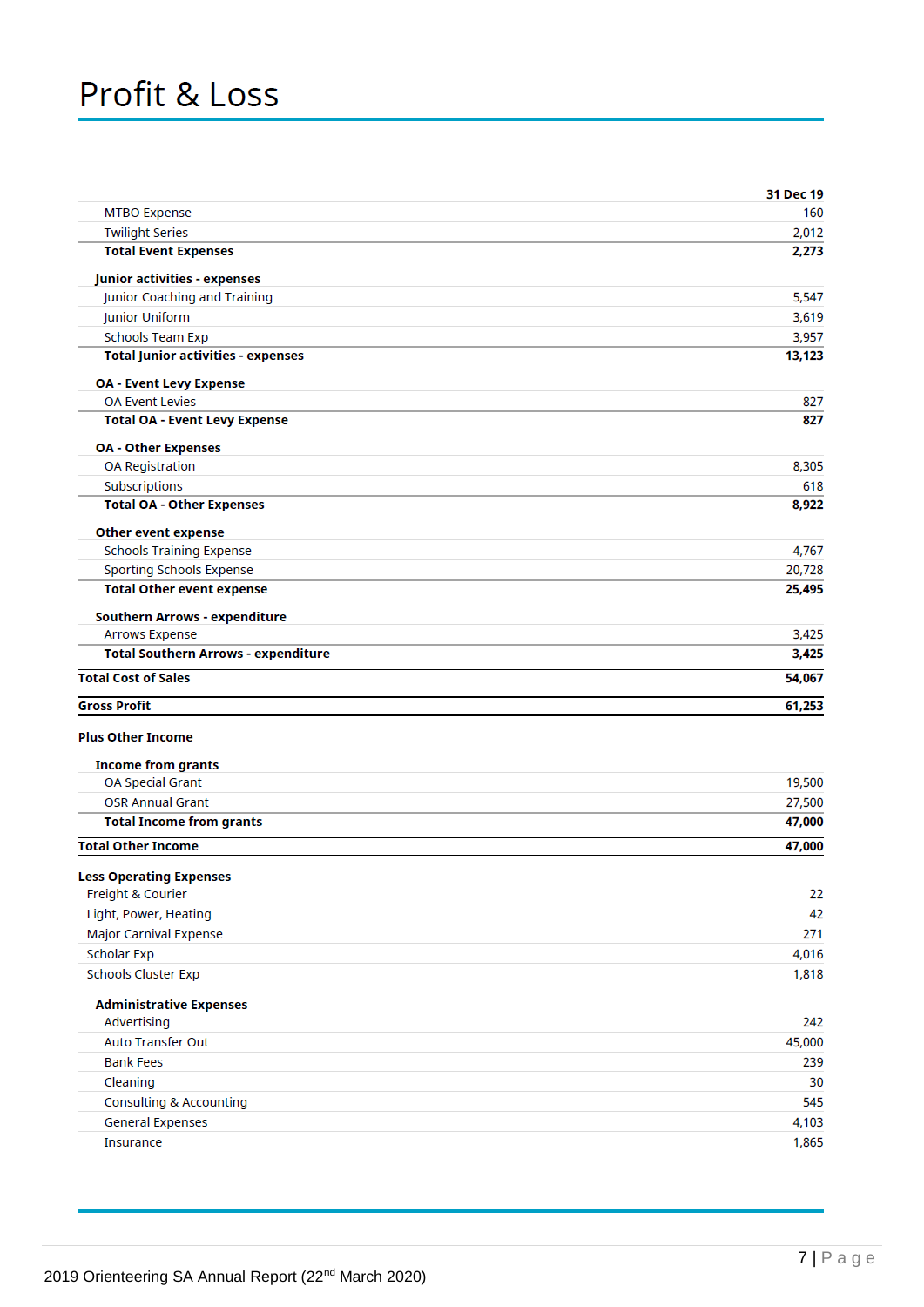# Profit & Loss

|                                      | 31 Dec 19 |
|--------------------------------------|-----------|
| <b>Office Expenses</b>               | 1,245     |
| Printing & Stationery                | 244       |
| Promotion                            | 3,721     |
| Rent                                 | 2,661     |
| Telephone & Internet                 | 705       |
| <b>Total Administrative Expenses</b> | 60,599    |
| <b>Coaching expenses</b>             |           |
| <b>Educational / Training</b>        | (212)     |
| <b>Travel - National</b>             | 900       |
| <b>Total Coaching expenses</b>       | 688       |
| <b>Grant expenditure</b>             |           |
| OA Grant Spending                    | 21,179    |
| <b>OSR Grant Spending</b>            | 250       |
| <b>Total Grant expenditure</b>       | 21,429    |
| <b>Other expenses</b>                |           |
| <b>OSA Mapping</b>                   | 1,100     |
| <b>Total Other expenses</b>          | 1,100     |
| <b>Total Operating Expenses</b>      | 89,985    |
| <b>Net Profit</b>                    | 18,268    |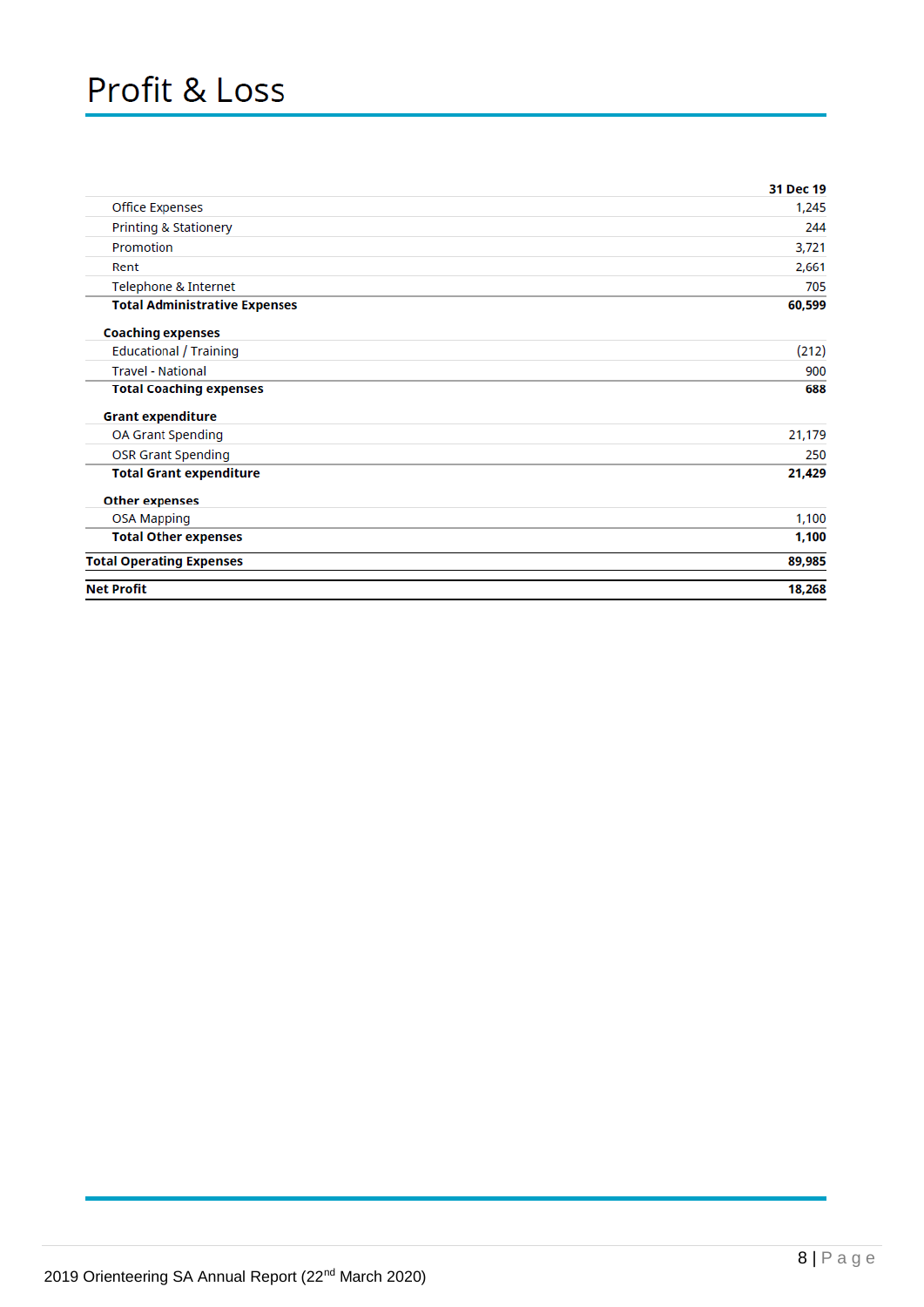#### **TECHNICAL REPORT 2019**

After the hectic year in 2018 with the Australian Championships, 2019 was a quieter year technically. **Events** 

The major events held in 2019 were as follows:

| <b>Event</b>                   | Location                           | <b>Club</b> | <b>Controller</b>   |
|--------------------------------|------------------------------------|-------------|---------------------|
| <b>SA School Championships</b> | <b>Belair NP</b>                   | ΟH          | <b>Peter Cutten</b> |
| <b>SA Sprint Championships</b> | <b>Aberfoyle Park</b><br><b>HS</b> | OH          | No controller       |
| <b>SA Long Championships</b>   | Crooked<br>Straight                | YA          | <b>Bob Smith</b>    |
| <b>SA Middle Championships</b> | Wirra Wirra                        | <b>WA</b>   | <b>Robin Uppill</b> |

The SA Club Relays was an urban format in 2019, being held at Frank Smith Park – Blackwood Forest, and was internally controlled by the Southern Arrows.

Sprint Adelaide, run in conjunction with Orienteering Australia, was held over the Australian Day weekend, with 5 sprint events and one night event held.

As lower numbers attended the Twilight Series in 2018-19, a survey was held to get feedback on the series format. However no indication of major changes needed were obtained. However numbers for the events at the end of 2019 were still lower than ideal, with very few non-members of family group entrants.

The SA Schools Championship was held in May with a good attendance and some new schools. However ongoing issues are

- NAPLAN seems to be going on and on for longer (change to on-line)
- Cross country running is in May
- Due to these activities, many students have too much else on to go to other events prior the champs, and the teachers are too busy to promote after school events or organise anything themselves
- Many students in the young age groups have had no experience in orienteering

#### **Workshops and Technical Documents**

Some articles on technical issues were published in the SA newsletter, some were republished on the OA Enews. Topics were

- 1. Technical Guidelines for Short Hard Courses
- 2. Forbidden symbols on orienteering maps

A workshop was held on the running of the Twilight Series with the volunteers involved in the series **SPORTident Equipment and Use**

Full SI (with SPORTident – OE software) has been used at all events in 2019. In addition we borrowed a **Windows** tablet from Jim Russell with O-Lynx software for direct entry at events in February. This interfaces directly to OE and uses its archive.

So in order to continue this approach, a mini touch screen PC was purchased in November to use initially at the Twilight Series and Snap Sprint Series. This streamlined the EOD process, but the OSA waiver still needs to be signed by Enter on the Day entrants.

- Possible issues
	- With a lot of "Classes" at an event e.g. OY the process would be a bit less user friendly
	- Can't enter SI card more than once, so groups still need to complete a card for all details to be entered into OE
	- Non-member Entrants should be asked to complete a registration card for their first event for the year

Three additional SI School kits were purchased with a grant from Sport Australia (through Orienteering Australia) – additional SI Units and SI cards added to each kit. A draft agreement was prepared to be used if schools wish to hire a kit.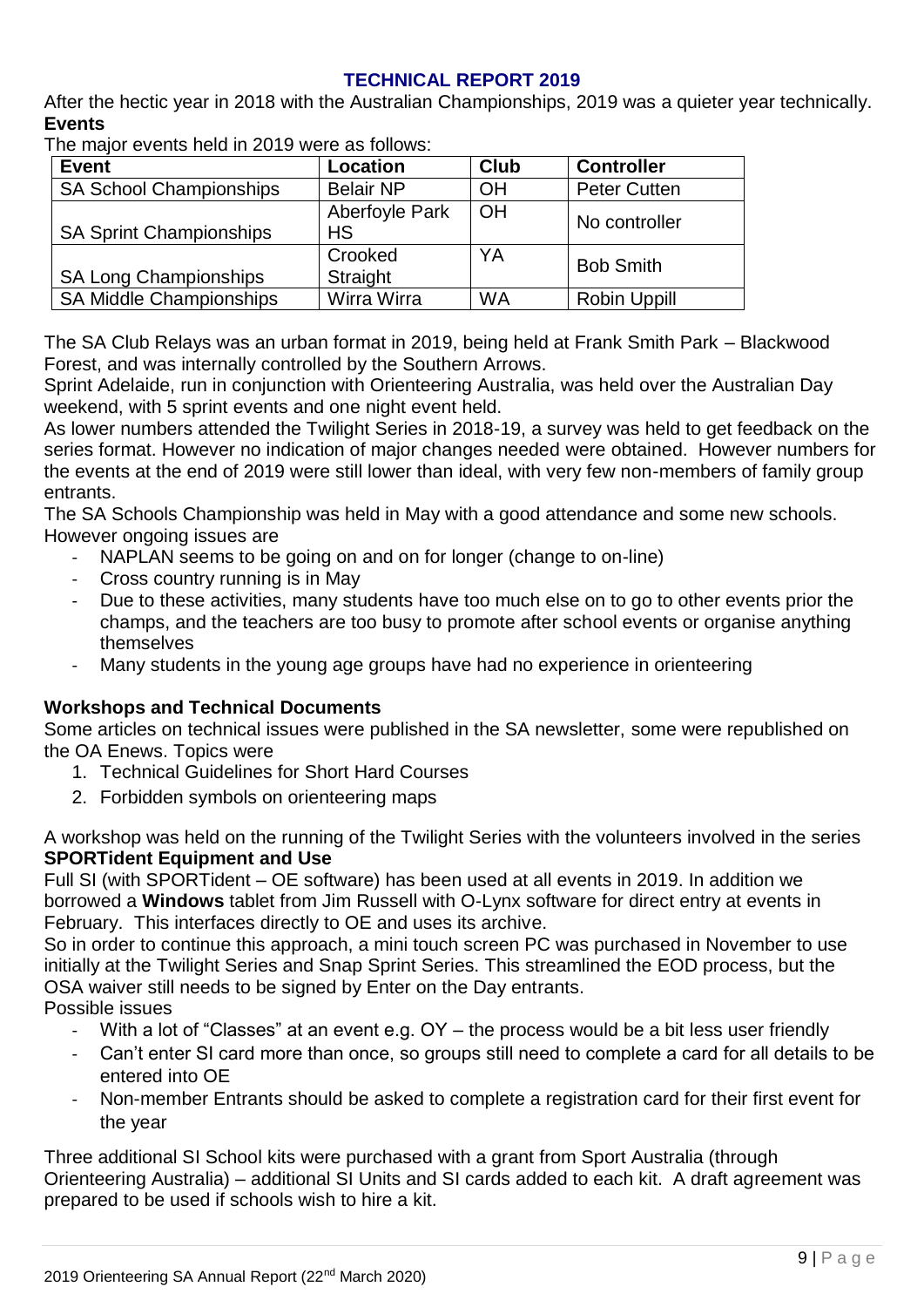#### **Mapping and Permanent Courses**

The following permanent courses were established or updated in 2019

- 1. Shepherds Hill after a long and arduous process with DEW, finally installed at the end of the year by Adrian Uppill (took over from TJ)
- 2. Oaklands Wetlands re-opened after park upgrades
- 3. South Parklands Park 20 Kurangga new course (Adrian Uppill)
- 4. Paringa Paddocks (Foot and MTBO) through a grant from the local council (Adrian Uppill with assistance by a council contractor on site)

Clubs who have established permanent courses are responsible for their ongoing maintenance. Mapping focus in 2019 was mainly on the continued update of the Adelaide Parklands to Sprint standards, other park and school mapping, and conversion of existing maps to ISSOM 2017 and ISSprOM 2020. Street-park-sprint maps are often used for OSA events (Twilight Series, Sprint Series). If these are OSA maps, then OSA receives income for its maps. However some maps are financed by clubs, and a method is required to ensure the clubs receive some income.

#### **2018 Australian Championships Report**

Report was completed early in 2019, it includes all controller and some reports by others. A copy is available if required.

**Robin Uppill**

#### **NEWSLETTER REPORT 2019**

Four South Australian newsletters were published in 2019. These were in March, June, September, and December.

All newsletters were published electronically as a mobile/PC-friendly html webpage accessible from the OSA website together with a PDF version (typically over 30 A4 pages) for members who preferred a printed copy.

Several OSA members provided articles for the newsletter, which has made the editor's job easier to do. The internet also continues to provide an abundant source of interesting material, videos and photos, which are copied and summarised for use in the newsletter. The newsletter was downloaded nearly 1300 times in 2019 (or just over 300 times per quarterly newsletter) by readers from 40 countries. About three-quarters of downloads were by Australian readers, and of these 60% (average 143 readers per newsletter) were South Australians.

Requests for articles and photos, and notification of when a new newsletter has been published, is by OSA's ENews, website, and Facebook.

Members continued support for articles is very much appreciated, and more would be welcomed. Please keep them coming.

**Frank Burden** Editor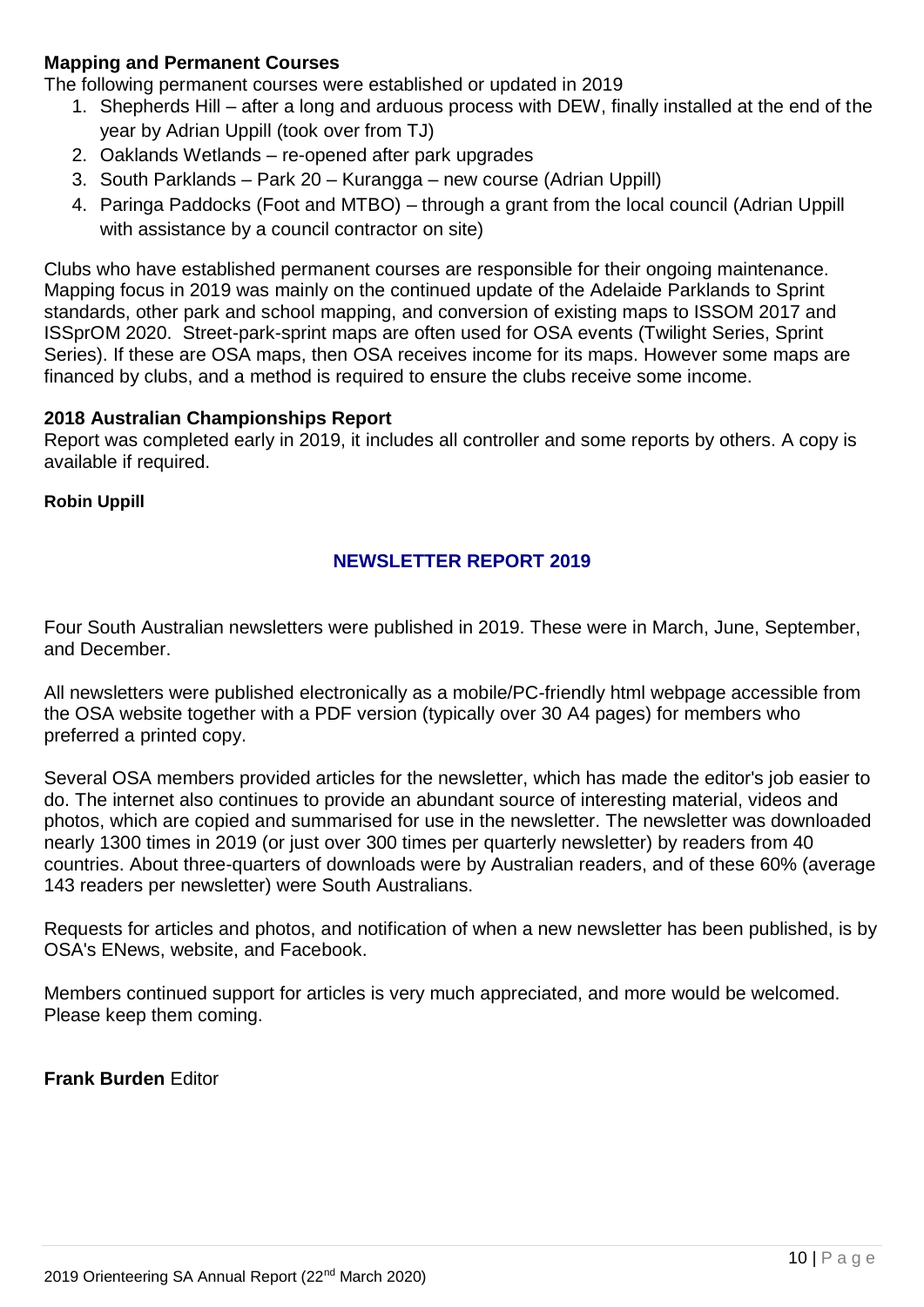#### **COACHING REPORT 2019**

2019 was another successful year for Orienteering South Australia.

We held a number of junior camps with the Southern Darts and Junior Arrows. The Junior Arrows held another interstate orienteering camp in July with a turn out of 40 participants. This was our most attended camp in many years. For future camps, we will endeavour to have more interstate camps.

A number of juniors also took up coaching qualifications which is a good indication that juniors are keen to participate and learn more about coaching orienteering.

We had success with our coaching scholar Evalin. She has shown great initiative and drive for sporting schools and coaching/events in SA. We hope she continues her coaching endeavours with Orienteering SA.

**Bridget Anderson.** Coaching Coordinator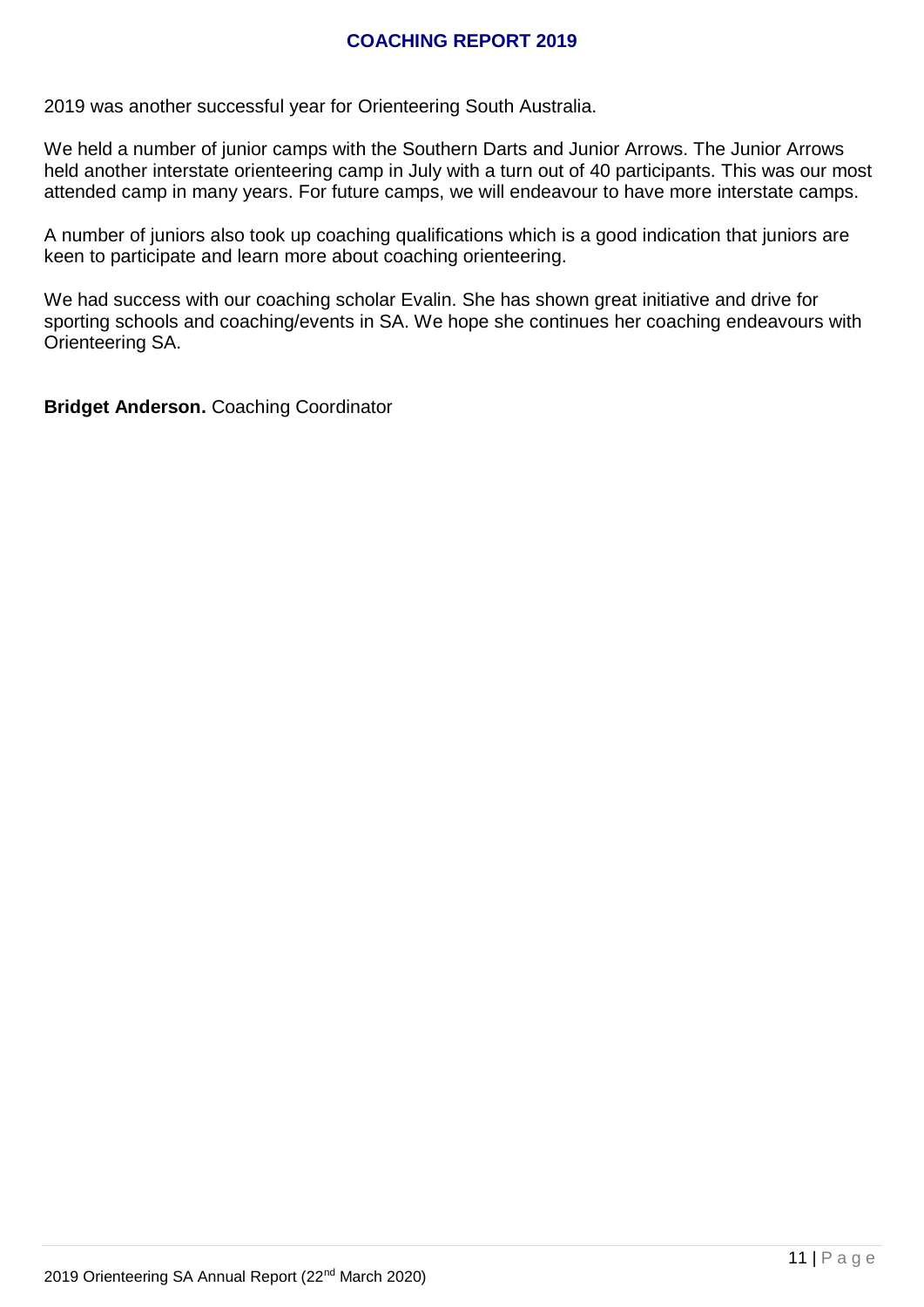#### **PUBLICITY & PROMOTION REPORT 2019**

#### **General**

 $\Box$  Continued communication to members and casual orienteers though weekly e-news, sent via the email database.

 $\Box$  Continued promotion of events through the Orienteering South Australia Facebook page – including the link to the events on Eventor appears to be an effective reminder in conjunction with e-news.

#### **Social Media Highlights**

□ As of 31 Dec 2019 there were 964 likes on our Facebook page compared to 802 on 1 January 2019 = an increase for 2019 of 162 people we are reaching through this site

- o (Fun fact: more people tend to use mobile devices to view our facebook page)
	- Net followers Net followers shows the number of new followers minus the number of unfollows In Unfollows Crganic followers C Paid followers - Net followers
- o Page followers including unfollows graph as pictured below:

 Instagram account created for Orienteering South Australia (@orienteeringsa). To be further utilised.

o Adminstrators of the account: Olivia Sprod and Bridget Anderson

#### **Looking Ahead**

 $\Box$  Further promotion of permanent orienteering courses – continuing to remind the orienteering and wider community that these courses are available to use any time.

 $\Box$  Continued application of publicity on as many platforms as possible – noting that different generations prefer/access different platforms.

o Email, Facebook, Instagram, brochures, flyers, posters, radio etc.

#### **Olivia Sprod** – Publicity and Promotion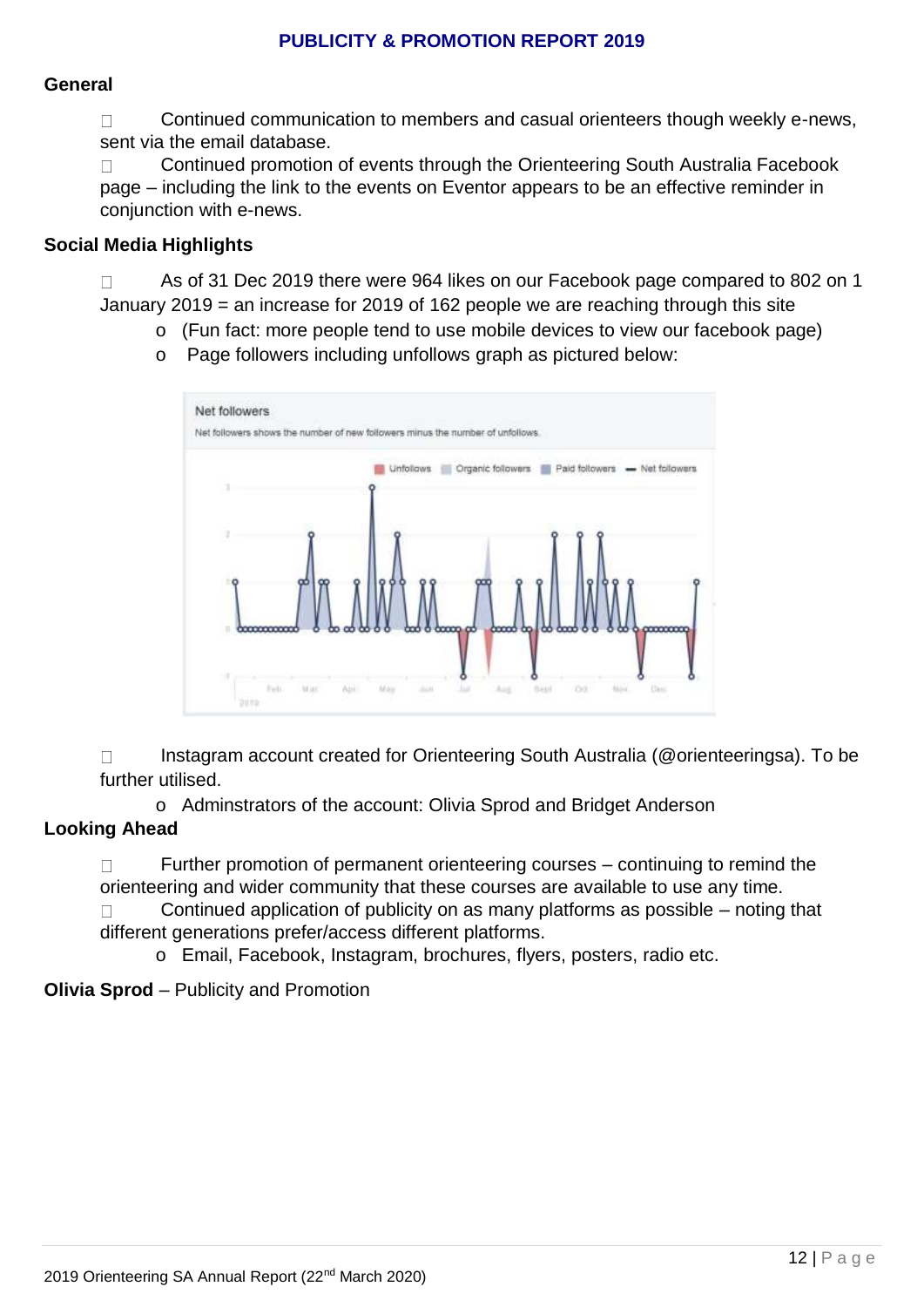#### **SCHOOLS REPORT 2019**

I now have been working as Orienteering SA Schools Coordinator for two years, and have a much better knowledge of the information sharing and negotiations that need to occur to get schools on board for orienteering to start or continue at their school. One way has been through Sporting School grants, and my experience in the communication needed to get schools on board has improved – with lengthy teacher emails establishing school needs, costs quoting, lesson plan outlines, assistance with resource purchasing, as well as teacher in-service in using Purple Pen to establish their own school maps.

School mapping issues due to availability of mappers and the short time frame to map have eased, with the new generation of mappers coming on board to assist – in 2019 it was the resident coach Oliver who also helped our more established mappers. I also have better knowledge on the Sporting schools time frame and how to work within it. It has been good working with teachers to help them gain knowledge about orienteering and enabling them to implement programs themselves in their school, and assisting them to gain their level O coaching qualifications. Most teachers seem to lack the time to come and get some real orienteering practice by attending an Orienteering SA event to gain their level O coaching certificate. Last year, only two teachers received their level O coaching qualifications, whilst dozens need to just do this final practical part to receive theirs, but keep delaying it.

**Term 1 2019** started well with 8 schools expressing interest in having orienteering in their school. Two schools (Burnside PS and Blythe PS - 591 students) had sporting schools grants, with new maps created for them and orienteering coaching sessions . It was good to get Derek Ince on board from Burnside PS as now the school map has become very handy in cluster events, with students being directed to join the South Eastern Cluster. Some other schools (including Linden Park PS – 120 students) had coaching help.

One disappointment was after trying so hard to establish a Southern Schools COME AND TRY DAY at Wilfred Taylor Reserve, it was cancelled due to lack of response from teachers in targeted schools. We then decided to send out a regular schools' newsletter, to be done once a month via the email schools data base to keep teachers better informed in advance of events. It appears to help teachers know what will be occurring in the orienteering world. Thanks to Aylwin with his help in getting material together for these newsletters. Olivia also has been putting up material on the Orienteering Facebook page. Handouts to teachers and schools at events like regional sports carnivals, cross country champs have helped promote the sport in schools.

Last year, we also established our **schools orienteering management** group. Zita met with Erica, Kay, Olivia, Ben and Alywin to discuss matters pertaining to school and school cluster issues. We discussed need for publicity. Olivia created special handout leaflets for schools, and cluster information flyers. It was also agreed to set up cluster bookings in Eventor. We asked for funding to have some equipment we needed and more portable SI units to cater for the various clusters. We now have 4 portable SI kits available for cluster use, schools trainings and for hire. Thanks to Orienteering Australia and Orienteering SA for funding.

The new **DECD orienteering guidelines** were finally approved in January 2019 and were forwarded to all DECD schools.

**ACHPER PE Teachers conference:** This was run in the term1 holidays, and was an incredible success. Amber Tomas and Zita ran the 90 minute event to about 27 PE Teachers and Student Teachers. It ended up causing great interest, and many of the teachers booking orienteering sessions afterwards. Definitely participation by Orienteering SA is worthwhile in the future.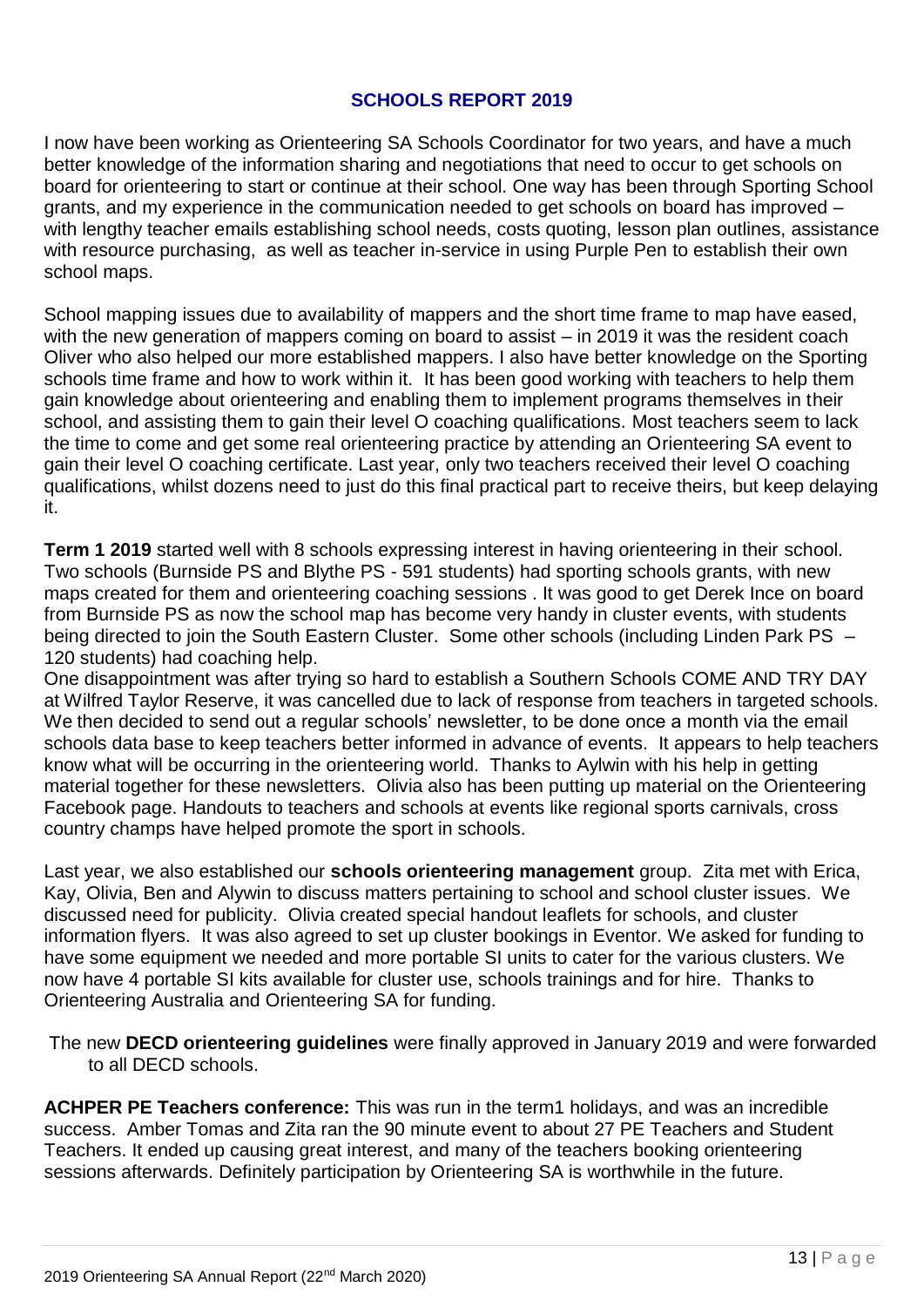**Term 2 2019** was amazing in terms of schools that undertook Sporting schools grants. Five schools took up options for 4 week programs (Eastern Fleurieu – Ashbourne Campus, Owen PS, St Francis De Sales – Mt Barker, Ingle Farm PS and Brompton PS.) 5 new school maps were created. 950 new students learnt orienteering skills. There was also extra teacher training and PD support for primary and high school teachers. ( Underdale HS – PE teacher Paul Davies , Adelaide HS – PE Teacher Paul Williman and Sturt Street PS - Mike Hastwell. )

**Extra Private School orienteering sessions:** St Andrews School booked 2 days orienteering, involving about 70 students. David Tilbrook and Al Sankauskas coached these students.

**Term 2 Orienteering Clusters**: These were held in term 2 weeks 1-4 as a leadup to the SA Schools Orienteering Championships at Belair NP. They were targeted around the metropolitan / country areas, offering after school orienteering for students and their families. Eastern Cluster - Thursdays run by Aylwin, South Western/ Goodwood Cluster – Thursdays run by Ben , the Belair NP Cluster - Fridays run by Zita, and the Mt Barker/ Echunga cluster – run by Zita These were highly successful, as many students from these events performed well in the SA Schools champs.

**Term 3 2019** was so different from the previous term, where we worked with 10 schools. As I was going away overseas for 5 weeks, I wanted to have a team to be able to support a number of schools. So, I put together a group of coaches – Peter Mayer, Olivia Sprod, Aylwin Lim and Rob Tucker, who were asked to work on certain days. (Kay Haarsma was then unavailable due to health issues. ) A portable kit was prepared for this team to be able to pick up and use, with the SI KIT, other equipment, USB information, videos and lesson plans. However, there were only two requests through sporting schools. At Old Noarlunga PS (250 students) , I had the pleasure of working with the new SA Resident coach Evalin Bautigram, giving her an in-service on my teaching methods with schools. This was an excellent opportunity for ideas exchange with Evalin, as she had experience with teaching children in the USA – Boston area. Another school - Ocean View College, had a new map made for the Snake Pit, and had three teachers finish their level 0 qualifications with assistance of Adrian Craig. Adrian Craig also worked with Kings Baptist Grammar School.

**Term 3 After school Clusters** continued as a lead up for the SA Schools Relay Orienteering Champs. Ben and Aylwin's Thursday afterschool cluster events for the Eastern and South Western Clusters were very successful with record attendances and two combined events. The highlight was a night orienteering event at Heywood Park. The Belair Hills Cluster run by Zita and Al, were also very successful with a great turn out for each session. Even at the last event at Karinya, Eden Hills in terrible weather, 9 students turned up with enthusiasm for Erica and Trevor. The results in the SA Relays Champs verified that the students who turned up for the afterschool training events benefitted and this can be seen in the results. It is certainly worth all the efforts to have this afterschool training, and definitely strengthening our future youth participation. The Doyle boys from Hills Christian Community Schools , who won the primary boys division, had not orienteered before attending the three Belair Hills afterschool trainings.

**Term 4** turned out more successful with 4 sporting school requests. Rose Park PS (300 ) Happy Valley PS ( 120 students) – both schools coached by Evalin. Seaford K to 7 school (120 students) was coached by Zita; and Sea View College, Port Augusta, where Zita assisted P.E. teacher Murray Schultz to do his own delivery, working with him towards his level 0 qualifications. Involvement with Saltbush Orienteers was also set up.

Initially we had problems finding enough mappers to create maps for these schools in the very short time frame as set up by the Sporting Schools Grant system, and also as it was after the very busy Australian Nationals. But new mappers were encouraged to come forth. Thanks for assistance from Frank Burden and Vince Loye.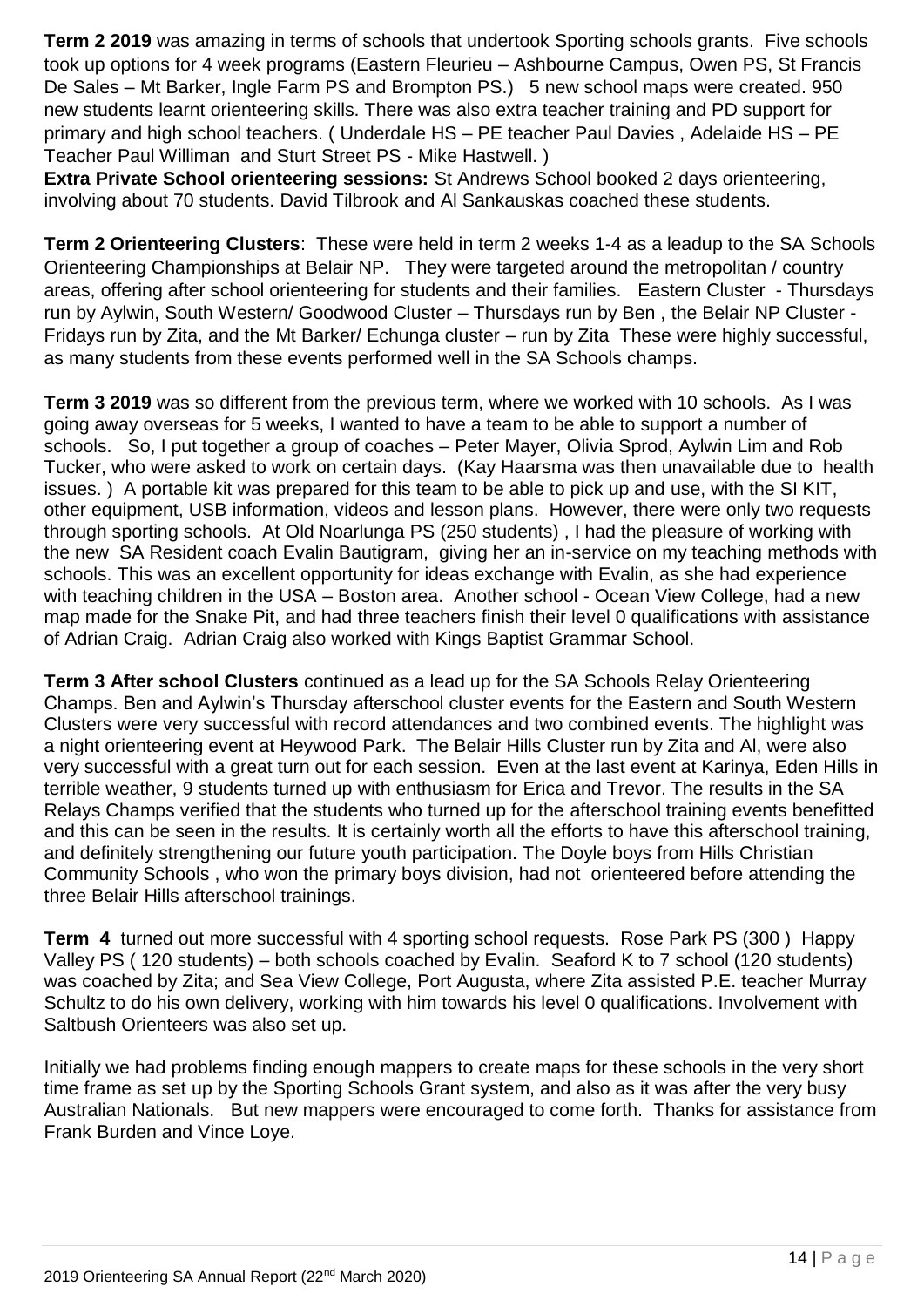Extra orienteering was done by Adrian Craig, working on an Outdoor Ed program with Aberfolye Park R to 7 school, finalizing in a camp at Chalks at end of October. Kay Haarsma , worked with 200 students at Chalks . Paul Hoopman also mapped Tangari for Reynella East College, and teacher Ryan Tipprey wants school remapped. Ben and Toby Cazzolato have agreed to complete this task.

The year 2019 saw Orienteering SA produce new maps and provide orienteering to over 3,000 students from over 25 schools – through Sporting Schools or other school coaching. It also provided highly successful after school clusters for more than 100 serious orienteering students in 4 district areas in preparation for both the SA Schools Individual Champs and the SA Schools Relays.

We are currently discussing how to improve the transition from Sporting School's classroom coaching **IN SCHOOL TIME**, to **AFTER SCHOOL** trainings – where parents get involved and gain an interest and understanding of orienteering. One way is to offer sessions after-school in the term AFTER a Sporting Schools session, within that school itself. We will continue to work on this aspect this year – and hopefully increase our numbers of students participating and channel them into Southern Darts and Arrows Juniors.

#### **Zita Sankauskas –Schools Coordinator**

#### **SOUTHERN ARROWS REPORT 2019**

2019 was another successful year. Many attending the first NOL event at Hill End with our junior girls relay team coming 3<sup>rd</sup> and our senior women coming 3<sup>rd</sup>.

There were also excellent results at Easter with Simon coming 2<sup>nd</sup> in M21E and Bridget coming 3<sup>rd</sup> in W21E. Joanna also placed 3<sup>rd</sup> in W20E. Angus, Dante, and Joanna were also selected into the Australian JWOC team.

Simon Uppill and Bridget Anderson were successful in being selected into the Australia WOC team and both placed their best result ever in the Middle distance event. Simon 29<sup>th</sup> and Bridget 47<sup>th</sup>.

Simon, Bridget, Angus, Dante and Abigail also represented Australia for the Bushrangers team in New Zealand where Bridget won the three day competition.

The year ended with the Australian Orienteering Championships in Wagga Wagga/Beechworth. Simon won the Australian Champs and both Bridget and Simon placed 2<sup>nd</sup> in the Oceania Sprint. Bridget also placed second in the Oceania middle. Bridget was also selected for the World cup event in China and had an amazing time.

Overall for 2018 the Junior Women's team came 2nd, the Senior Women came 3rd, the Senior Men 4th and the Junior Men were 3rd.

At the end of the season both Bridget and Simon won NOL, which was a first for Bridget and 7<sup>th</sup> time for Simon

#### **Bridget Anderson**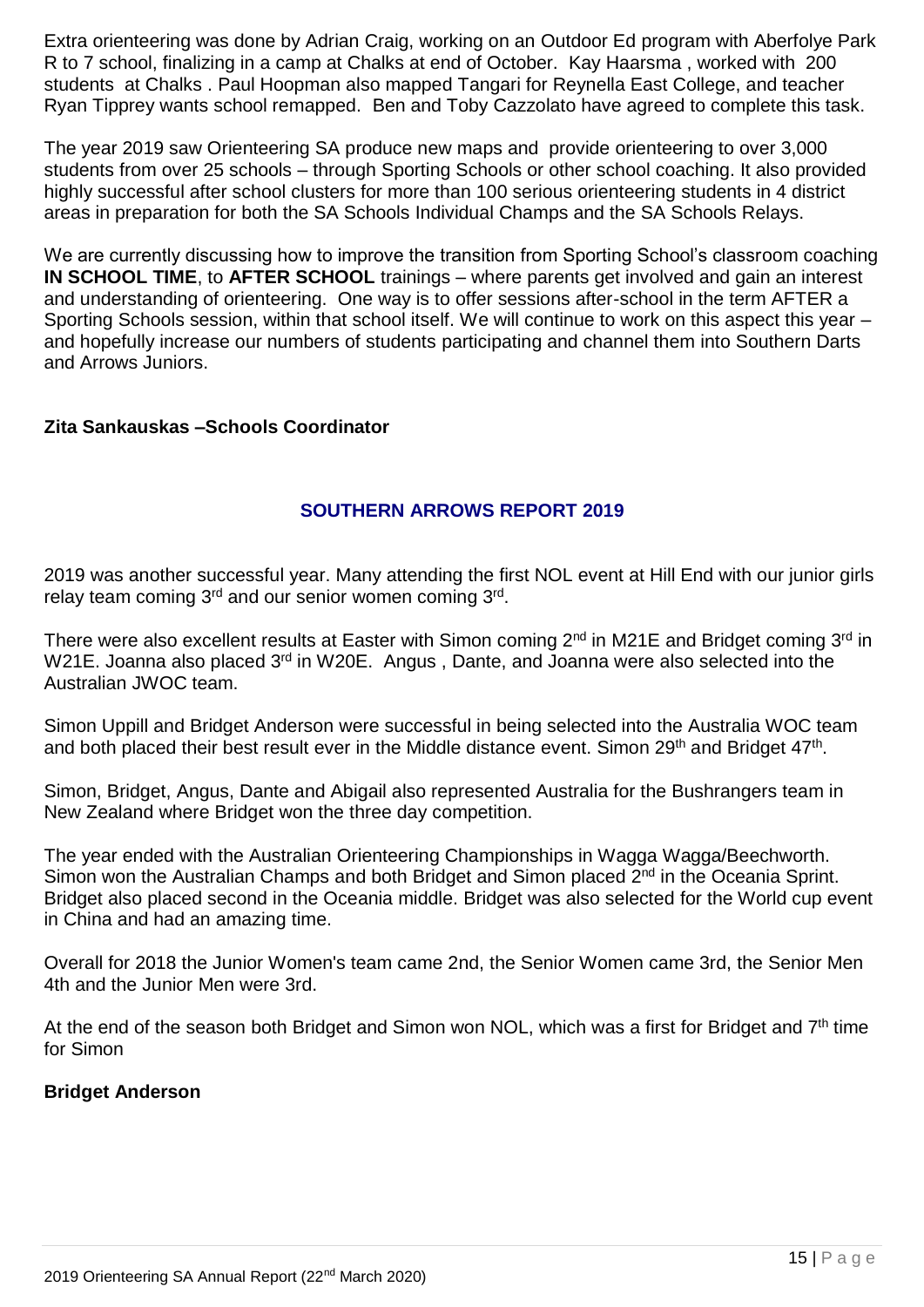#### **MOUNTAIN BIKE ORIENTEERING 2019**

This year we tried to get MTBO events run by clubs as combined MTBO and foot events.

TT organised the SA Champs at Mt Crawford and a combined foot MTBO event at Highbury.

OHOC organised a combined event at Belair with 29 riders doing the score event.

YA organised a combined event at Felixtow Orienteering SA organised an event at Kuitpo on a new map prepared and set by Henry Rutherford.

The average attendance at MTBO remains small at 20 riders with some events clashing with other popular MTB events.

We have tried to set to program for next year to avoid such clashes, but coordination with interstate championship events remains a problem.

We have several competitive riders who could do well at national level with a bit more experience in complex terrain.

Our current maps do not offer the navigation challenge especially in score events to prepare our riders for the next level. We should aim to set more line courses using SI to provide more complex route choice options.

#### **Peter Mayer**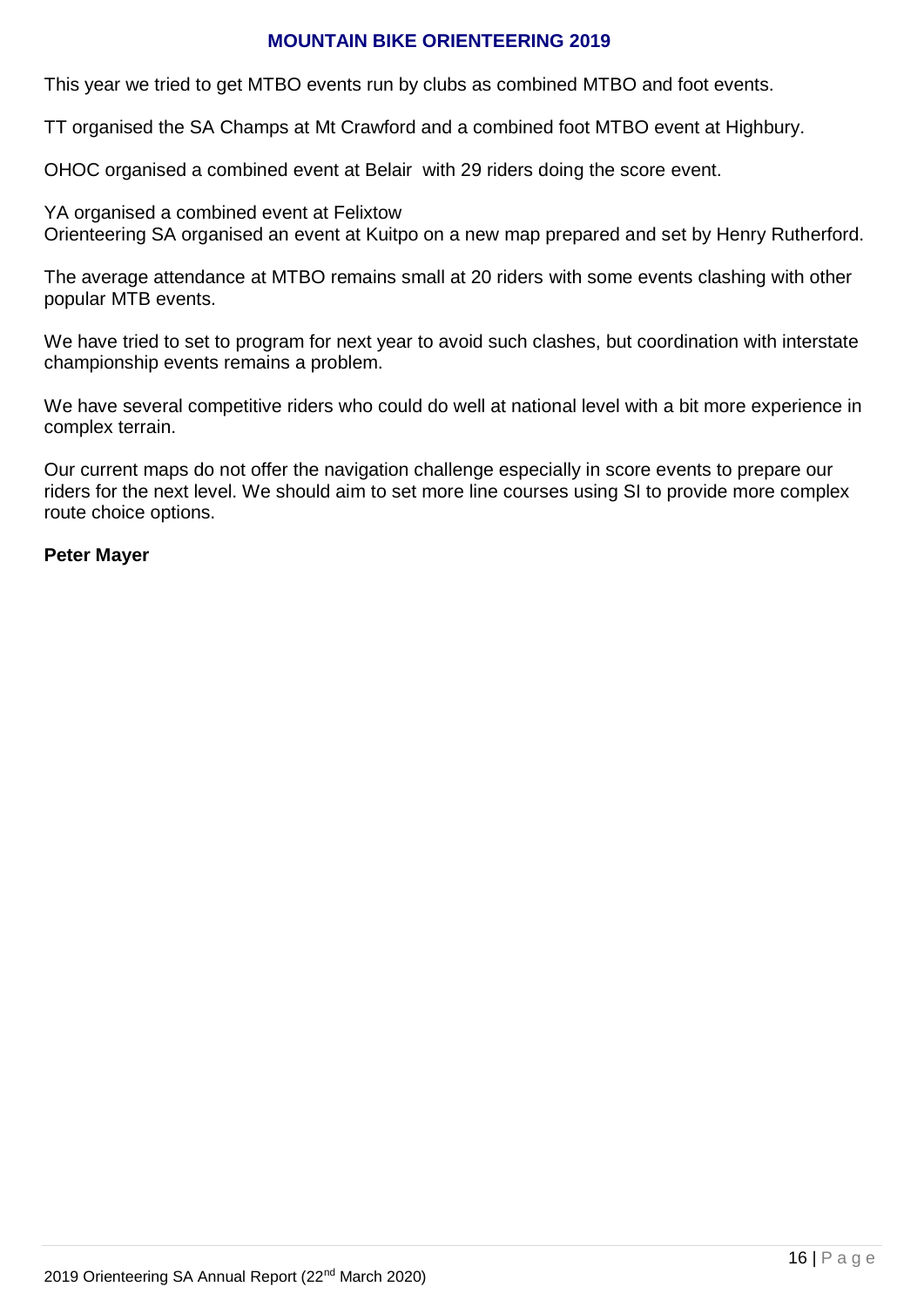#### **INFORMATION TECHNOLOGY REPORT 2019**

#### **Club Numbers 2019**

#### **Full Members 2019**

|        | Junior | Senior | Veterans | Total |
|--------|--------|--------|----------|-------|
| Male   | 38     | 10     | 106      | 154   |
| Female | 40     |        | 70       | 114   |
| Total  | 78     | 14     | 176      | યુક્ષ |

Definitions for members age categories:

Junior  $=$  up to 20 years Senior =  $21$  to 34 years Veterans =  $35$  years and over

#### **Full Members 2018**

|        | Junior | Senior | Veterans | Total |
|--------|--------|--------|----------|-------|
| Male   | 44     | 10     | 112      | 166   |
| Female | 42     | 5      | 78       | 125   |
| Total  | 86     | 15     | 190      |       |

#### Club Members Summary of All types

| Club      | 2019 | 2018 | Change  |
|-----------|------|------|---------|
| OH        | 57   | 59   | $-2.0$  |
| ТT        | 54   | 65   | $-11.0$ |
| TJ        | 73   | 73   | 0.0     |
| <b>WA</b> | 38   | 41   | $-3.0$  |
| YA        | 37   | 42   | $-5.0$  |
| <b>TE</b> | 52   | 68   | $-16.0$ |
| <b>SB</b> | 33   | 42   | $-9.0$  |
|           | 38   | 42   | $-4.0$  |
|           | 382  | 432  | $-50.0$ |

#### School Members

| School                    | Enrol | Club |
|---------------------------|-------|------|
| <b>Blackforest</b>        | 490   | TJ   |
| Wirreanda SC              | 905   | TJ   |
| <b>Blackfriars Priory</b> | 850   | TJ   |
| Wirrranda HS              | 905   | TJ   |
| Woodside PS               | 250   | ТT   |
| Goodwood PS               | 393   | TJ   |
| <b>Sturt St</b>           |       |      |
| Community                 | 291   | TJ   |
|                           |       |      |

 $Total =$  4084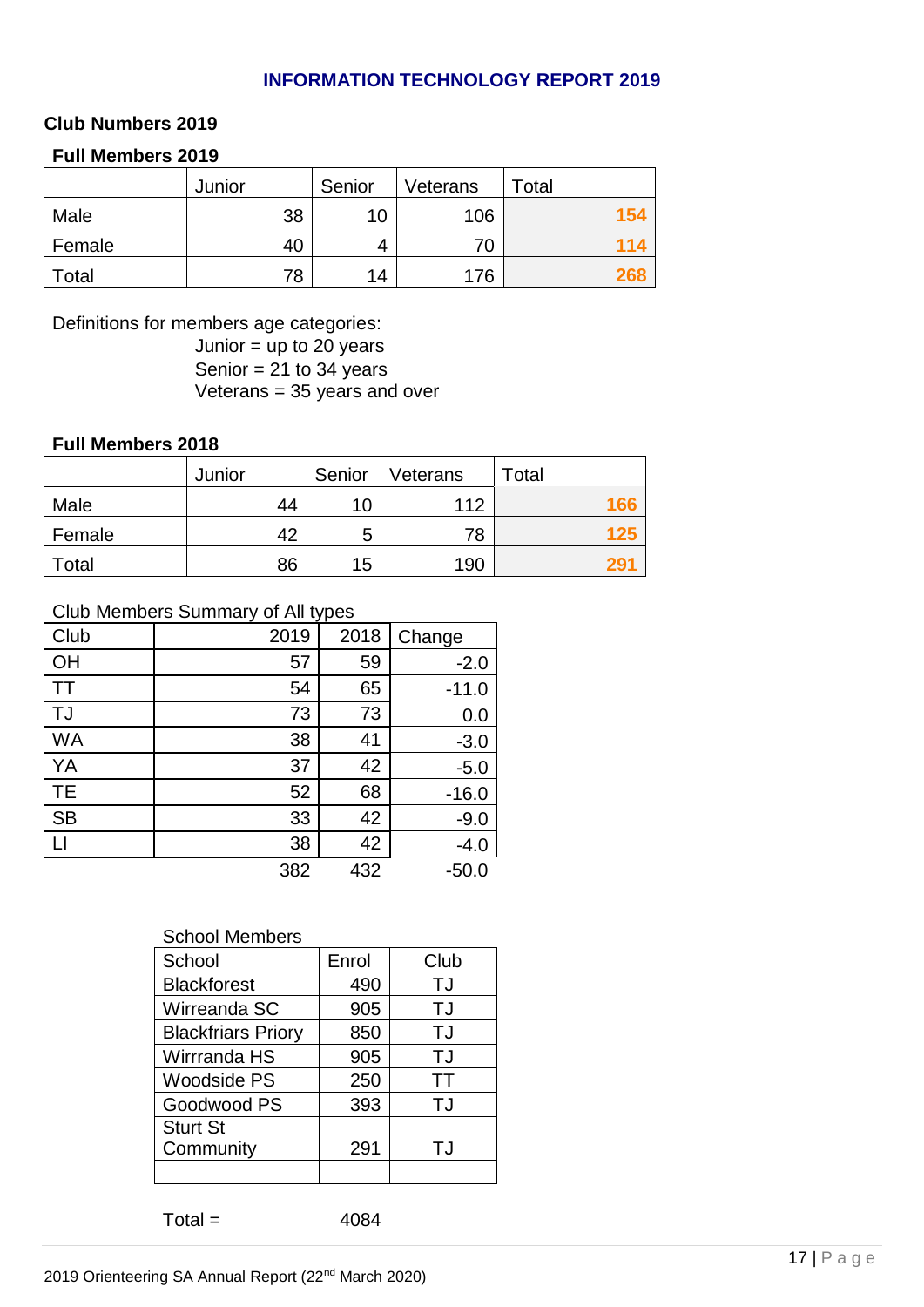#### **New Full Members 2019**

|        | Junior | Senior   Veterans | Total |
|--------|--------|-------------------|-------|
| Male   | 5      | 8                 |       |
| Female | 4      | 8                 |       |
| Total  | 9      | 16                |       |

#### **New Full Members 2018**

|        | Junior | Senior | Veterans | Total |
|--------|--------|--------|----------|-------|
| Male   | 9      | 3      | 16       |       |
| Female | 13     |        | 20       |       |
| Total  | つつ     | 3      | 36       |       |

#### **Local Members 2019 (OA define as Associate)**

|        | Junior | Senior | Veterans | Total |
|--------|--------|--------|----------|-------|
| Male   | 18     |        | 27       |       |
| Female | 14     |        | 34       |       |
| Total  | າາ     | 8      |          |       |

Club numbers are significantly less (11.57%) than at the same time last year.

On the positive side there have been 26 new full members this year.

- 1. **Casual Registrations**: We reached 113 casual registrations in 2019 compared to 74 last year.
- 2. **ENEWS** This went out to 1515 subscribers in 2019 which is 78 more than 2018.
- 3. **Eventor :** It was very pleasing to note that most clubs and organisational groups are now taking responsibility for entering their own event information and uploading results to Eventor. Saltbush and Lincoln Orienteering in particular are commended for taking on both of these tasks.

#### 4. **Event Participation**

| <b>Date</b> | Event                                                     | <b>Club</b> | M   | F   | U              | Total | 2018 |
|-------------|-----------------------------------------------------------|-------------|-----|-----|----------------|-------|------|
|             | <b>Weekday Events (Twilight Series/Sprint)</b>            |             |     |     |                |       |      |
| 4/01/2019   | Twilight Series Event 5 - The Paddocks, Salisbury         | <b>OSA</b>  | 28  | 19  | 4              | 51    |      |
| 11/01/2019  | Twilight Series Event 6 - Goodwood Area                   | OSA         | 19  | 15  | 2              | 36    |      |
| 18/01/2019  | Twilight Series Event 7 - Marino Rocks, Kingston Park     | <b>OSA</b>  | 25  | 29  | 4              | 58    |      |
| 1/02/2019   | Snap Sprint Series Race 1 - Adelaide University           | <b>OSA</b>  | 41  | 30  | 0              | 71    |      |
| 8/02/2019   | Snap Sprint Series Race 2 - Lochiel Park                  | <b>OSA</b>  | 40  | 32  | 0              | 72    |      |
| 15/02/2019  | Snap Sprint Series Race 3 - Semaphore Park (West Lakes    |             |     |     |                |       |      |
|             | Shore)                                                    | OSA.        | 28  | 21  | 0              | 49    |      |
| 22/02/2019  | Snap Sprint Series Race 4 - Karinya/Blackwood High        | <b>OSA</b>  | 37  | 29  | 1              | 67    |      |
| 24/01/2019  | Sprint Adelaide                                           | OA          | 281 | 187 | 5              | 473   |      |
| 15/11/2019  | Twilight Series - Event 1 - Springfield - Waite           | <b>OSA</b>  | 33  | 28  | 0              | 61    |      |
| 22/11/2019  | Twilight Series - Event 2 - Felixstowe and Torrens Linear |             |     |     |                |       |      |
|             | Park, Lochiel                                             | <b>OSA</b>  | 32  | 26  | $\mathbf{1}$   | 59    |      |
| 29/11/2019  | Twilight Series - Event 3 - Colonel Light Gardens         | OSA         | 24  | 12  | $\overline{2}$ | 38    |      |
| 6/12/2019   | Twilight Series - Event 4 - Adelaide East Parklands       | <b>OSA</b>  | 24  | 18  | $\mathbf{1}$   | 43    |      |
| 13/12/2019  | Twilight Series - Event 5 - Hazelwood Park - Burnside     | <b>OSA</b>  | 32  | 21  | 3              | 56    |      |
|             |                                                           |             |     |     |                | 1134  | 706  |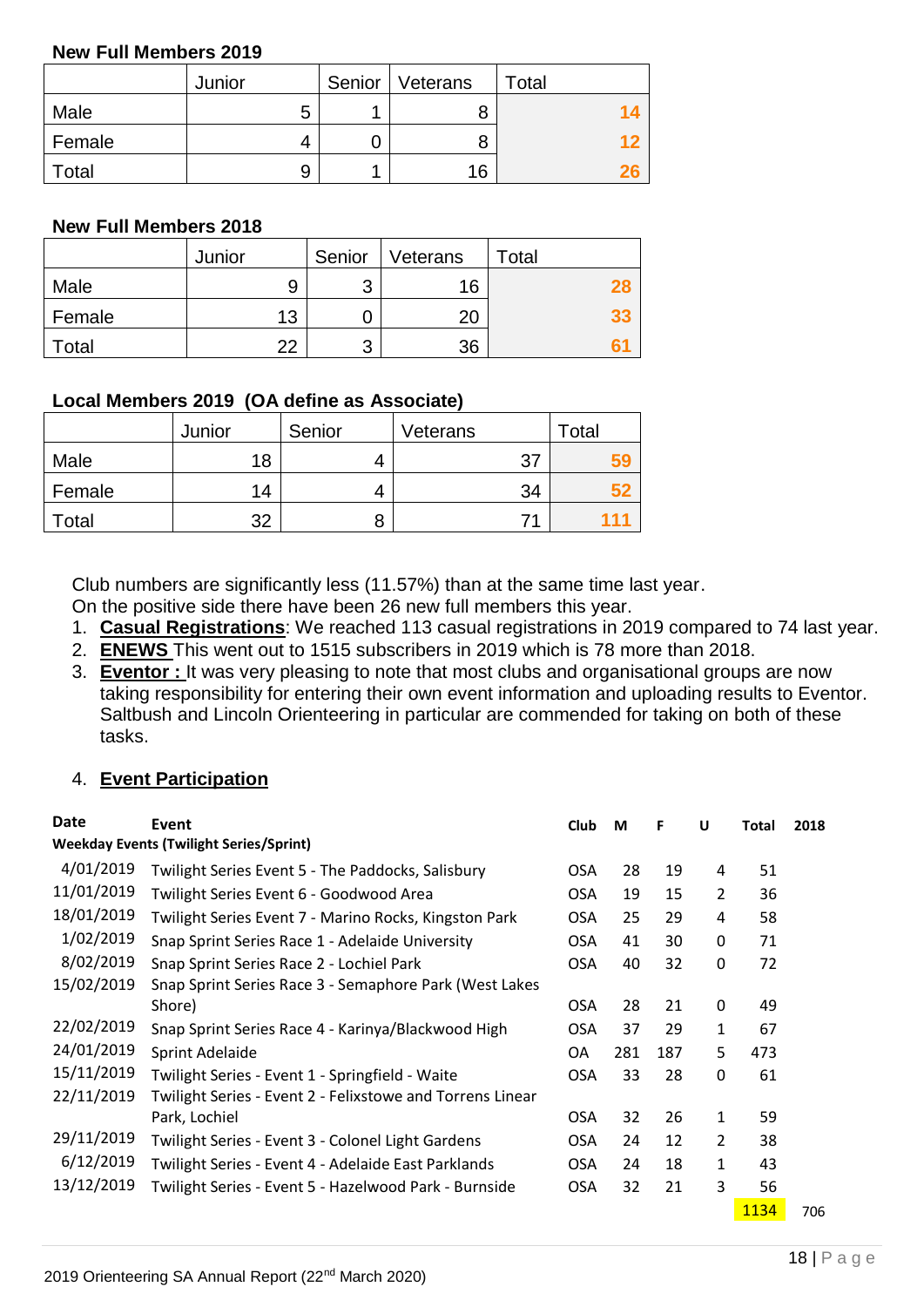| <b>Date</b>                 | Event                                                              | Club                   | M                   | F                | $\sf U$          | <b>Total</b> | 2018 |
|-----------------------------|--------------------------------------------------------------------|------------------------|---------------------|------------------|------------------|--------------|------|
| <b>Minor Weekend Events</b> |                                                                    |                        |                     |                  |                  |              |      |
| 26/01/2019                  | Vestern Reserve                                                    | TE                     |                     |                  |                  | 71           |      |
| 9/02/2019                   | Port Lincoln CBD                                                   | $\mathsf{L}\mathsf{I}$ | 4                   | 7                | 12               | 23           |      |
| 21/02/2019                  | Lincoln Heights                                                    | LI                     | 6                   | 7                | 14               | 27           |      |
| 1/03/2019                   | Lincoln Cove Marina                                                | LI                     | 5                   | 4                | 8                | 17           |      |
| 10/04/2019                  | <b>Berry Springs</b>                                               | <b>TE</b>              |                     |                  |                  | 59           |      |
| 15/03/2019                  | Kirton Point - Port Lincoln                                        | $\mathsf{L}\mathsf{I}$ | 5                   | 6                | 12               | 23           |      |
| 23/03/2019                  | Encounter Weekend: Port Elliot                                     | OH                     | 59                  | 49               | 8                | 116          |      |
| 23/03/2019                  | <b>Encounter Weekend: The Bluff</b>                                | TJ                     | 49                  | 38               | $\mathbf{1}$     | 88           |      |
| 23/03/2019                  | Encounter Weekend: Sprint at Victor Harbor High                    | TJ                     | 43                  | 36               | 0                | 79           |      |
| 23/03/2019                  | Whyalla East                                                       | <b>SB</b>              | 19                  | 21               | 3                | 43           |      |
| 29/03/2019                  | <b>Rustler's Gully</b>                                             | $\mathsf{L}\mathsf{I}$ | 17                  | 16               | 9                | 42           |      |
| 30/03/2019                  | Urban Event: The Paddocks Para Hills West                          | <b>TT</b>              | 32                  | 24               | $\mathbf{1}$     | 57           |      |
| 7/04/2019                   | Narrinyeri Hills (Kinchina Conservation Park)                      | WA                     | 68                  | 45               | $\mathbf{1}$     | 114          |      |
| 7/04/2019                   | Louth Bay                                                          | $\mathsf{L}\mathsf{I}$ | 24                  | 25               | 5                | 54           |      |
| 7/04/2019                   | Nicolson-Playford                                                  | <b>SB</b>              | 13                  | 12               | 7                | 32           |      |
| 7/04/2019                   | <b>Howard Springs</b>                                              | <b>TE</b>              |                     |                  |                  | 38           |      |
| 28/04/2019                  | Log Hut Gully                                                      | $\mathsf{L}\mathsf{I}$ | 14                  | 23               | 4                | 41           |      |
| 5/05/2019                   | False Bay                                                          | <b>SB</b>              | 14                  | 11               | 4                | 29           |      |
| 11/05/2019                  | O'Halloran Hill Reserve - Sat PM event                             | OH                     | 39                  | 32               | 7                | 78           |      |
| 12/05/2019                  | Kapinnie Lakes                                                     | LI                     | 15                  | 21               | 4                | 40           |      |
| 15/05/2019                  | Belair Golf Course (World Orienteering Day)                        | TJ                     | 26                  | 21               | 9                | 56           |      |
| 18/05/2019                  | Litchfield National Park All Results under Race One                | <b>TE</b>              | 14                  | 11               | 6                | 31           |      |
| 19/05/2019                  | Beaumont City to Bush                                              | WA                     | 27                  | 17               | $\overline{2}$   | 46           |      |
| 24/05/2019                  | Port Lincoln Golf Club Night Event                                 | П                      | 16                  | 13               | 8                | 37           |      |
| 26/05/2019                  | Casuarina Ridge                                                    | <b>SB</b>              | 12                  | $\overline{7}$   | 3                | 22           |      |
| 8/06/2019                   | Coffin Bay                                                         | $\mathsf{L}\mathsf{I}$ | 4                   | $\overline{2}$   | 78               | 84           |      |
| 9/06/2019                   | The Tadpole SST                                                    | LI                     | 15                  | $\overline{2}$   | 86               | 103          |      |
| 23/06/2019                  | <b>Mount Dutton</b>                                                | $\mathsf{L}\mathsf{I}$ | 0                   | 0                | 40               | 40           |      |
| 23/06/2019                  | Moonabie North                                                     | SB                     | 12                  | 9                | 12               | 33           |      |
| 23/06/2019                  | Para Wirra Conservation Park                                       | <b>TT</b>              | 55                  | 36               | 7                | 98           |      |
| 30/06/2019                  | Kuitpo - Airstrip                                                  | TJ                     | 44                  | 31               | 0                | 75           |      |
| 12/07/2019                  | Event 2 : Rock Oyster Free Night Event                             | <b>TT</b>              | 12                  | 14               | $\overline{2}$   | 28           |      |
| 13/07/2019                  | Event 1 : Rock Oyster South Day 1 Long Distance Event              | <b>TT</b>              | 27                  | 25               | 3                | 55           |      |
| 14/07/2019                  | Event 3 : Rock Oyster North Day 2 Long Distance & SST              | <b>TT</b>              | 36                  | 31               | $\mathbf{1}$     | 68           |      |
| 21/07/2019                  | <b>EPC Relays Salt Creek</b>                                       | <b>SB</b>              | 20                  | 15               | 15               | 50           |      |
| 21/07/2019                  | Casuarina Coastal Reserve Foot & MTBO                              | <b>TE</b>              |                     |                  |                  | 75           |      |
| 4/08/2019                   | <b>Fisherman's Carcase</b>                                         | LI                     | 14                  | 26               | 6                | 46           |      |
| 11/08/2019                  | Bush Event - Lok Cabay near Bachelor                               | <b>TE</b>              |                     |                  |                  | 22           |      |
| 11/08/2019                  | Moonabie South                                                     | <b>SB</b>              | 14                  | 12               | 4                | 30           |      |
| 25/08/2019                  | Gurra Yarda                                                        | LI                     | 1                   | 0                | 48               | 49           |      |
| 25/08/2019                  | Cheeseboard Hill                                                   | <b>SB</b>              | 13                  | 8                | $\mathbf{1}$     | 22           |      |
| 1/09/2019                   | Urban Event: North Adelaide                                        | <b>TT</b>              | 41                  | 21               | 7                | 69           |      |
| 1/09/2019                   | Urban Event: North Adelaide                                        | <b>TT</b>              | 41                  | 21               | 7                | 69           |      |
| 7/09/2019                   |                                                                    | OH                     | 40                  | 29               | $\overline{2}$   | 71           |      |
| 7/09/2019                   | Paringa Paddocks - near Renmark<br>Paringa Paddocks - near Renmark | OH                     | 40                  | 29               | $\overline{2}$   | 71           |      |
| 8/09/2019                   | <b>East Point</b>                                                  | TE                     |                     | $\boldsymbol{0}$ | 0                | 73           |      |
| 8/09/2019                   |                                                                    | <b>SB</b>              | 0                   | 12               |                  |              |      |
| 16/11/2019                  | Whyalla East                                                       | SB                     | 9<br>$\overline{7}$ | $\overline{7}$   | 3<br>$\mathbf 1$ | 24           |      |
| 13/11/2019                  | Whyalla Hills                                                      |                        |                     |                  |                  | 15           |      |
|                             | Lee Point                                                          | TE                     |                     |                  |                  | 74           |      |
|                             |                                                                    |                        |                     |                  |                  | 2486         | 2387 |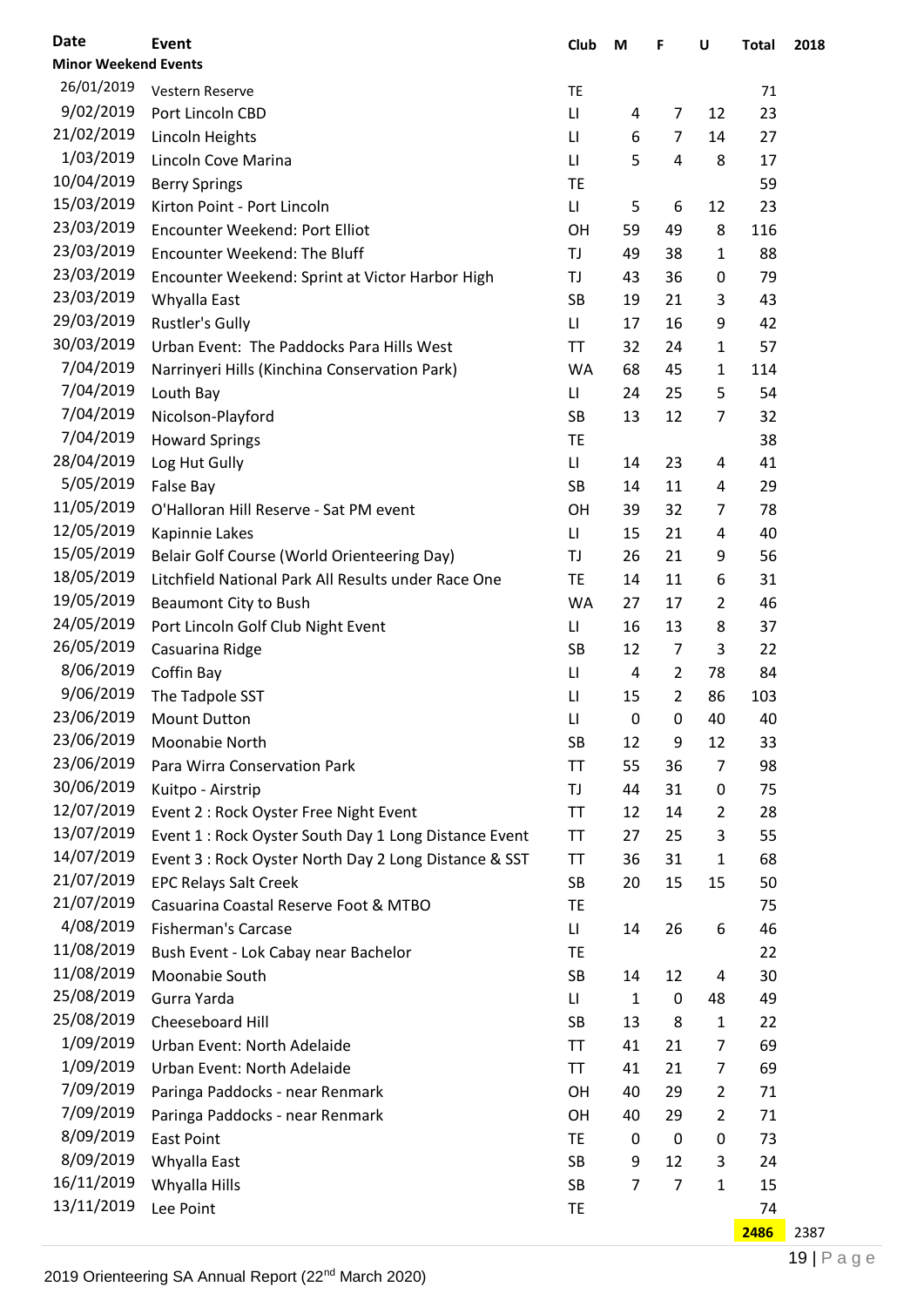| <b>Date</b><br><b>MTBO Events</b> | <b>Event</b>                                                                                                  | Club                   | М   | F  | U                | <b>Total</b> | 2018 |
|-----------------------------------|---------------------------------------------------------------------------------------------------------------|------------------------|-----|----|------------------|--------------|------|
| 5/05/2019                         | Torrens in Highbury & Athelstone: MTBO & Foot O Score<br>Event                                                | TT                     | 30  | 17 | 11               | 58           |      |
| 26/05/2019                        | Torrens Linear Park Felixstow MTBO & FootO                                                                    | YA                     | 31  | 20 | $\overline{4}$   | 55           |      |
| 21/07/2019                        | Kuitpo Forest MTBO                                                                                            | <b>OSA</b>             | 26  | 16 | 6                | 48           |      |
|                                   |                                                                                                               |                        |     |    |                  | <b>161</b>   | 137  |
| <b>Date</b>                       | <b>Event</b>                                                                                                  | Club                   | M   | F  | U                | <b>Total</b> | 2018 |
| <b>Schools Champs</b>             |                                                                                                               |                        |     |    |                  |              |      |
| 27/05/2019                        | SA Schools Championships - Belair NP                                                                          | OН                     | 114 | 86 | 118              | 318          | 234  |
| 9/08/2019                         | Schools Champs Alice Spings Telegraph Station                                                                 | TE                     |     |    |                  | 143          |      |
| 29/08/2019                        | Top End Schools Champs East Point                                                                             | <b>TE</b>              |     |    |                  | 200          |      |
| 13/10/2019                        | SA Schools Relay Championships: Bonython Park                                                                 | <b>OSA</b>             | 78  | 30 | $\boldsymbol{0}$ | 108          | 96   |
| <b>State Champs Events</b>        |                                                                                                               | Club                   | M   | F  | U                | <b>Total</b> | 2018 |
| 2/03/2019                         | SA Sprint Championships - Aberfoyle Park HS and                                                               |                        |     |    |                  |              |      |
|                                   | surrounds                                                                                                     | <b>OH</b>              | 60  | 45 | 0                | 105          | 100  |
| 22/09/2019<br>8/09/2019           | SA Middle Distance Championships Wirra Wirra<br>SA Long Distance Championships - Crooked Straight,            | TJ                     | 51  | 41 | $\mathbf 1$      | 93           | 86   |
|                                   | Renmark                                                                                                       | YA                     | 54  | 36 | $\mathbf{1}$     | 91           | 85   |
| 15/09/2019                        | SA MTBO Championship OY, Portuguese Bridge                                                                    | <b>TT</b>              | 16  | 4  | 0                | 20           | 21   |
| 21/09/2019<br>20/10/2019          | Mt Crawford - Wirra Wirra West, OY (SA Night Champs)<br>South Australian Interclub Relays - Coromandel Valley | TJ                     | 25  | 23 | $\boldsymbol{0}$ | 48           | 56   |
|                                   | <b>Primary School</b>                                                                                         | SA                     | 76  | 52 | $\boldsymbol{0}$ | 128          | 123  |
|                                   |                                                                                                               |                        |     |    |                  | 357          | 471  |
| <b>Date</b>                       | <b>Event</b>                                                                                                  | Club                   | М   | F  | U                | <b>Total</b> | 2018 |
| <b>OY Events</b>                  |                                                                                                               |                        |     |    |                  |              |      |
| 14/04/2019                        | Pewsey Vale OY                                                                                                | TΤ                     | 50  | 36 | $\overline{2}$   | 88           |      |
| 9/06/2019                         | The Sandmine/Broccoli Hill OY EPC & SST                                                                       | $\mathsf{L}\mathsf{L}$ | 53  | 43 | 0                | 96           |      |
| 7/07/2019                         | Keynes Gap OY                                                                                                 | YA                     | 43  | 34 | $\overline{2}$   | 79           |      |
| 4/08/2019                         | Mt Crawford Goldfields - Long OY                                                                              | <b>WA</b>              | 63  | 42 | 3                | 108          |      |
| 17/08/2019                        | Burra Weekend Event 1: Paradise OY                                                                            | TJ                     | 51  | 33 | $\mathbf{1}$     | 85           |      |
| 18/08/2019                        | Burra Weekend Event 2: Mulga Valley OY                                                                        | <b>TT</b>              | 54  | 34 | 0                | 88           |      |
| 25/08/2019                        | Belair NP - OY and MTBO Event                                                                                 | OH                     | 91  | 65 | 16               | 172          |      |
|                                   |                                                                                                               |                        |     |    |                  | 716          | 427  |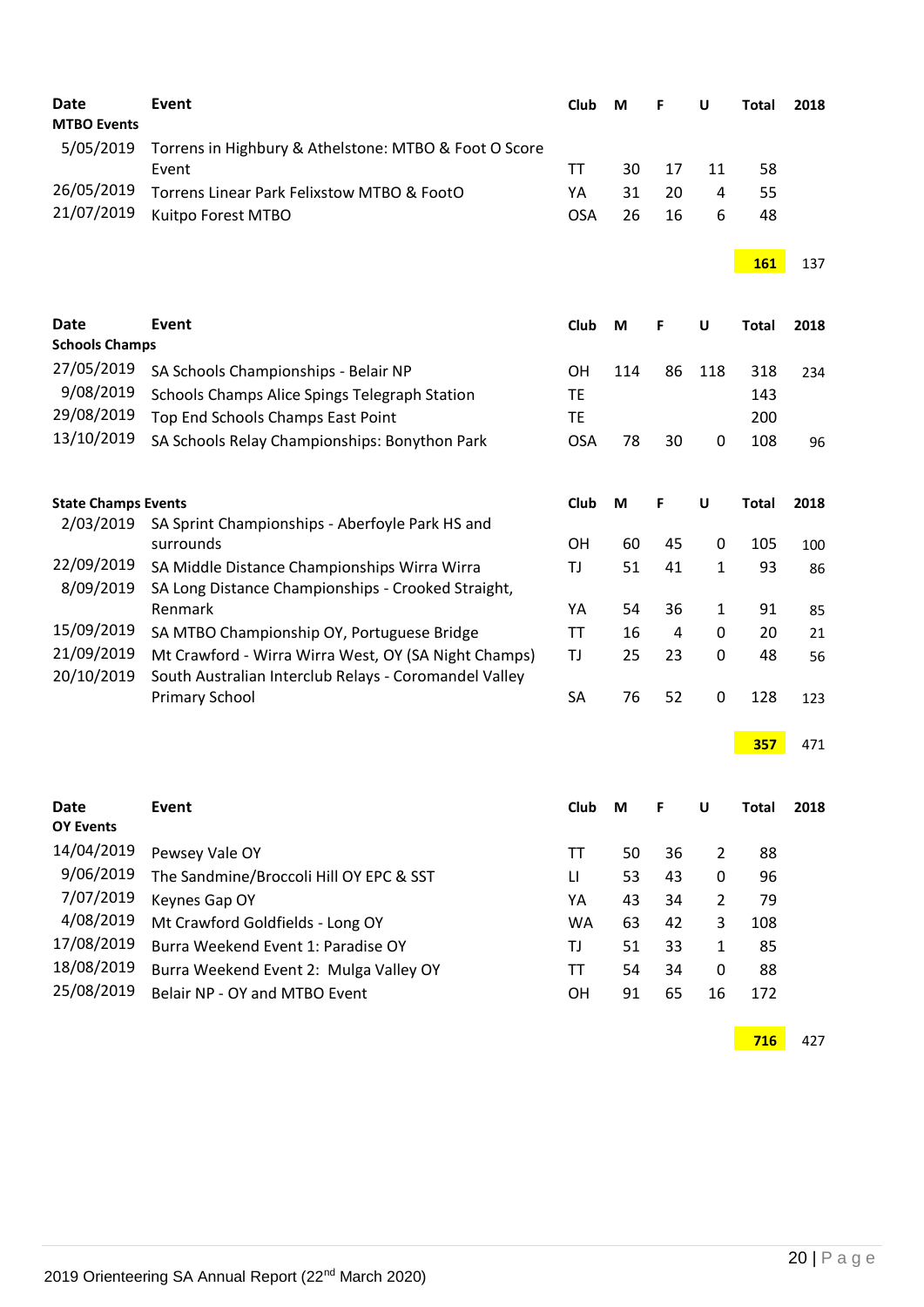#### **Cluster Schools 2019** Date **Event Club M F U Total 2018** 28/03/2019 SW Cluster Goodwood PS COSA 15 10 0 25 6/04/2019 SW Cluster Forestville Reserve **COSA** 20 12 0 32 2/05/2019 Eastern Schools Cluster Training Event 1: Kensington Gardens **Gardens** COSA 4 1 0 5 2/05/2019 SW Schools Cluster Training Event - Goodwood Oval 0SA 13 5 0 18 3/05/2019 Belair and Hills Schools Cluster Training Event 1: Apex Park 2008 - 2009 - 2009 - 2009 - 2009 - 2014 - 2014 - 2014 - 2014 - 2014 - 2014 - 2014 - 2014 - 2014 - 2014 - 20 9/05/2019 Eastern and SW Schools Cluster Joint Training Event 2: Park 17 **Details 17** OSA 9 5 0 14 9/05/2019 Mt Barker and Echunga Schools Cluster Training Event 2: Mt Barker PS OSA 18 15 0 33 10/05/2019 Belair and Hills Schools Cluster Training Event 2: Apex Park 2001 - 2002 - 2003 - 2004 - 2004 - 2014 - 2014 - 2014 - 2014 - 2014 - 2014 - 2014 - 2014 - 2014 - 2014 - 2 16/05/2019 Eastern Schools Cluster Training Event 3: Hazelwood Park OSA 5 11 0 16 16/05/2019 SW Schools Cluster Night Training Event - Soutar Park OSA 24 8 0 32 16/05/2019 Mt Barker and Echunga Schools Cluster Training Event 3: Mt Barker PS OSA 0 0 0 0 17/05/2019 Belair and Hills Schools Cluster Training Event 3: Karinya OSA 10 8 0 18 23/05/2019 Eastern and SW Schools Cluster Joint Training Event 4: Park 20 **Dans** 23 8 0 31 23/05/2019 Mt Barker and Echunga Schools Cluster Training Event 4: Echunga PS **Changa PS COSA** 19 17 0 36 24/05/2019 Belair and Hills Schools Cluster Training Event 4: Karinya OSA 6 8 0 14 8/08/2019 Eastern and SW Schools Cluster Joint Training Event 1: Park 21 West **OSA** 0 0 0 Canc 15/08/2019 Eastern Schools Cluster Training Event 2: Burnside Primary School **Canadian Community** COSA 31 13 0 44 22/08/2019 Eastern and SW Schools Cluster Joint Training Event 3: Park 21 East 20 24 23/08/2019 Belair and Hills Schools Cluster Training Event 1: Belair National Park **COSA** 9 4 0 13 29/08/2019 Eastern Schools Cluster Training Event 4: Tusmore Park OSA 7 3 0 10 29/08/2019 SW Schools Cluster Training Event: Goodwood Orphanage OSA 14 5 0 19 30/08/2019 Belair and Hills Schools Cluster Training Event 2: Hawthorndene OSA 9 5 0 14 5/09/2019 Eastern and SW Schools Cluster Joint Training Event 5: Heywood Park **Contract Contract Contract Contract Contract Contract Contract Contract Contract Contract Contract Contract Contract Contract Contract Contract Contract Contract Contract Contract Contract Contract Contract C** 6/09/2019 Belair and Hills Schools Cluster Training Event 3: Eden Hills OSA 5 4 0 9 8/11/2019 Eastern & SW Cluster Par 21 OSA 11 4 0 15

**Ken Thompson** Information Technology Manager

**456** 471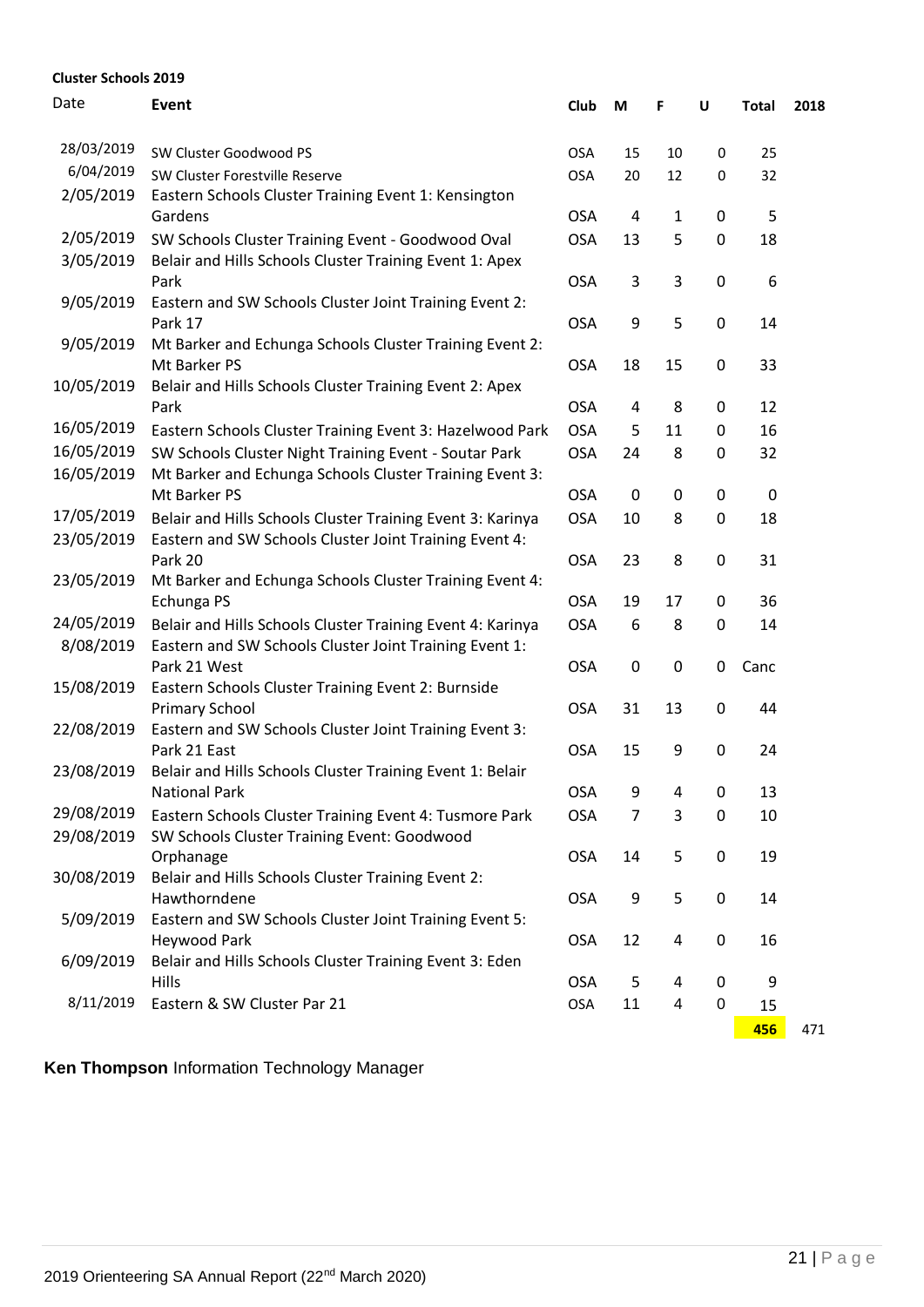#### **SOUTH AUSTRALIAN AWARDS 2019**

#### **John Hall Memorial Service Award**

The John Hall Service Award was awarded to Clive and Marian Arthur

#### **Orienteer of the Year**

| Men                |                       | Women           |                         |
|--------------------|-----------------------|-----------------|-------------------------|
| M16                | <b>Toby Cazzolato</b> | W16             | Lucy Burley             |
| M20                | Dante Afnan           | W <sub>20</sub> | Joanna George           |
| M <sub>21</sub> AS | John Neiuwenhoven     | W21AS           | Kate Marschall          |
| M35                | <b>Tyson Hillyard</b> | W35             | Fern Hillyard           |
| M45                | Greg Morcom           | W45             | Zara Soden              |
| M45AS              | Aylwin Lim            | <b>W55</b>      | Robin Uppill            |
| M <sub>55</sub>    | <b>Steve Cooper</b>   | <b>W55AS</b>    | <b>Ruth Nicolson</b>    |
| <b>M55AS</b>       | <b>Craig Colwell</b>  | W65             | Leila Henderson         |
| M65                | <b>Adrian Uppill</b>  | W Open B        | Carol Such              |
| M75                | Peter Kreminski       | W 21            | <b>Bridget Anderson</b> |
| M <sub>21</sub>    | Simon Uppill          |                 |                         |
|                    |                       |                 |                         |

#### **Sue Millard Perpetual Trophy**

This award is presented to the juniors judged by selectors to have shown the greatest improvement in the year.

In 2019 the awards went to:

**Junior Female:** Lucy Burley **Junior Male:** Oscar Johnston

#### **Championship Results**

#### **SA Long Championships - Crooked Straight** Yalanga – September 8th 2019

|             | Women                   |                    | Men                    |
|-------------|-------------------------|--------------------|------------------------|
| <b>W12A</b> | Jessica Jarvis          | <b>M12A</b>        | <b>Mitchell Morcom</b> |
| <b>W14A</b> | Gemma Burley            | <b>M14A</b>        | <b>Tom Weihart</b>     |
| <b>W16A</b> | Ana Penck               | <b>M16A</b>        | <b>Toby Cazzolato</b>  |
| <b>W20A</b> | Joanna George           | <b>M20A</b>        | <b>Angus Haines</b>    |
| <b>W21A</b> | <b>Bridget Anderson</b> | <b>M21A</b>        | Simon Uppill           |
| W Open B    | Jacqueline Stephens     | M <sub>21</sub> AS | John Nieuwenhoven      |
| <b>W35A</b> | Susan George            | M Open B           | <b>Matthew Maunder</b> |
| <b>W45A</b> | Zara Soden              | <b>M35A</b>        | Gary Buchan            |
| <b>W45B</b> | PatsyBurley             | <b>M45A</b>        | Greg Morcom            |
| <b>W55A</b> | Robin Uppill            | M45AS              | Aylwin Lim             |
| $W55+AS$    | Zita Sankauskas         | M55A               | <b>Steve Cooper</b>    |
| <b>W65A</b> | Alison Radford          | $M55+AS$           | <b>Trevor Diment</b>   |
| <b>W75A</b> | Ann Nolan               | <b>M65A</b>        | <b>Adrian Uppill</b>   |
|             |                         | <b>M75A</b>        | Peter Kreminski        |
|             |                         |                    |                        |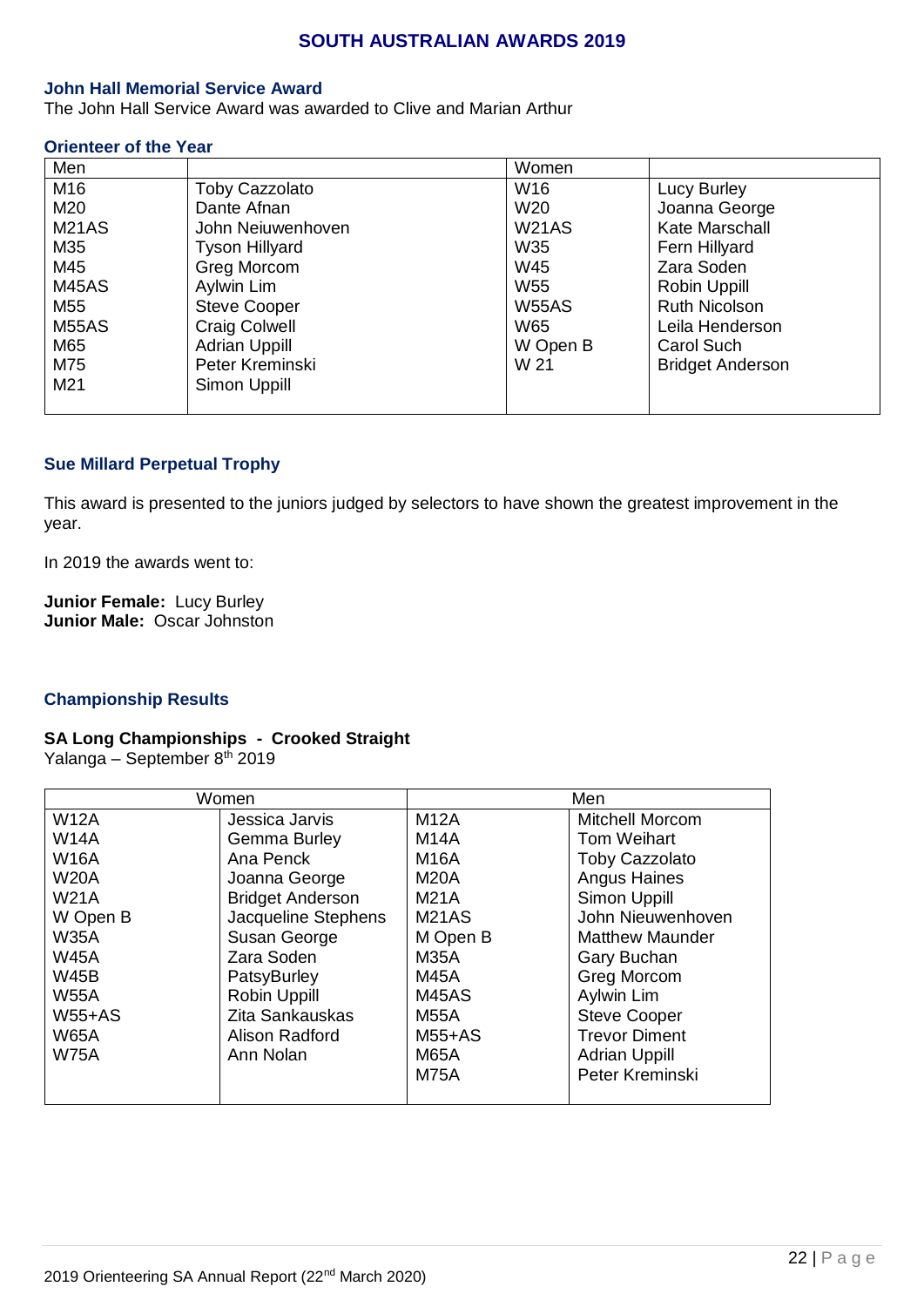#### **SA Middle Distance Championships – Wirra Wirra**

Wallaringa 22<sup>nd</sup> September

|             | Women                   |             | Men                   |
|-------------|-------------------------|-------------|-----------------------|
| <b>W10A</b> | <b>Kiana Batters</b>    | <b>M12A</b> | Mitchell Morcom       |
| <b>W12A</b> | Annabel Lloyd           | <b>M14A</b> | <b>Tom Weihart</b>    |
| <b>W14A</b> | Jemima Lloyd            | <b>M16A</b> | <b>Toby Cazzolato</b> |
| <b>W16A</b> | Ana Penck               | M17-20A     | Deante Afnan          |
| W17-20A     | Joanna George           | <b>M21A</b> | Simon Uppill          |
| <b>W21A</b> | <b>Bridget Anderson</b> | <b>M35A</b> | John Nieuwenhoven     |
| <b>W35A</b> | Lexie Ashforth          | <b>M45A</b> | Greg Morcom           |
| <b>W45A</b> | Keren Faulkner          | <b>M55A</b> | David Simmons         |
| <b>W55A</b> | Evelyn Colwell          | <b>M65A</b> | <b>Adrian Uppill</b>  |
| <b>W65A</b> | Leila Henderson         | <b>M75A</b> | George Reeves         |
| <b>W75A</b> | Ann Nolan               |             |                       |
| W Open B    | Patsy Burley            |             |                       |
|             |                         |             |                       |

#### **SA Sprint Championships- Aberfoyle Park High School**

Onkaparinga Hills 3<sup>rd</sup> March

| Women       |                          | Men             |                          |
|-------------|--------------------------|-----------------|--------------------------|
| W10         | <b>Scarlett Ashforth</b> | M <sub>10</sub> | <b>Ben Marschall</b>     |
| <b>W12A</b> | Lucinda Fogarty          | <b>M12A</b>     | <b>Finlay Horan</b>      |
| <b>W14A</b> | Jemima Lloyd             | <b>M14A</b>     | <b>Mitchell Stephens</b> |
| <b>W16A</b> | Ana Penck                | <b>M16A</b>     | <b>Toby Cazzolato</b>    |
| <b>W20A</b> | Joanna George            | <b>M20A</b>     | Dante Afnan              |
| <b>W21A</b> | Olivia Sprod             | <b>M21A</b>     | Simon Uppill             |
| <b>W35A</b> | Fern Hillyard            | <b>M35A</b>     | Andrew Kennedy           |
| <b>W45A</b> | Zara Soden               | M45A            | Ruhi Afnan               |
| <b>W55A</b> | Robin Uppill             | <b>M55A</b>     | <b>Steve Cooper</b>      |
| <b>W65A</b> | <b>Marian Arthur</b>     | <b>M65A</b>     | Paul Hoopman             |
|             |                          | <b>M75A</b>     | George Reeves            |
|             |                          |                 |                          |

#### **SA Night Championships – Wirra Wirra**

Tjuringa September 21st

|              | Women                   |                    | Men                   |
|--------------|-------------------------|--------------------|-----------------------|
| W14          | Jemima Lloyd            | M16                | <b>Toby Cazzolato</b> |
| <b>W20A</b>  | Joanna George           | <b>M21A</b>        | Simon Uppill          |
| <b>W21A</b>  | <b>Bridget Anderson</b> | M <sub>21</sub> AS | John Nieuwenhoven     |
| <b>W21AS</b> | Kate Marschall          | M Open B           | James Lloyd           |
| <b>W45A</b>  | Zara Soden              | <b>M45A</b>        | Greg Morcom           |
| <b>W45AS</b> | Keren Faulkner          | M45AS              | <b>Craig Colwell</b>  |
| <b>W55A</b>  | Robin Uppill            | <b>M55A</b>        | David George          |
| <b>W65A</b>  | Leila Henderson         | <b>M65A</b>        | <b>Robert Tucker</b>  |
|              |                         |                    |                       |
|              |                         |                    |                       |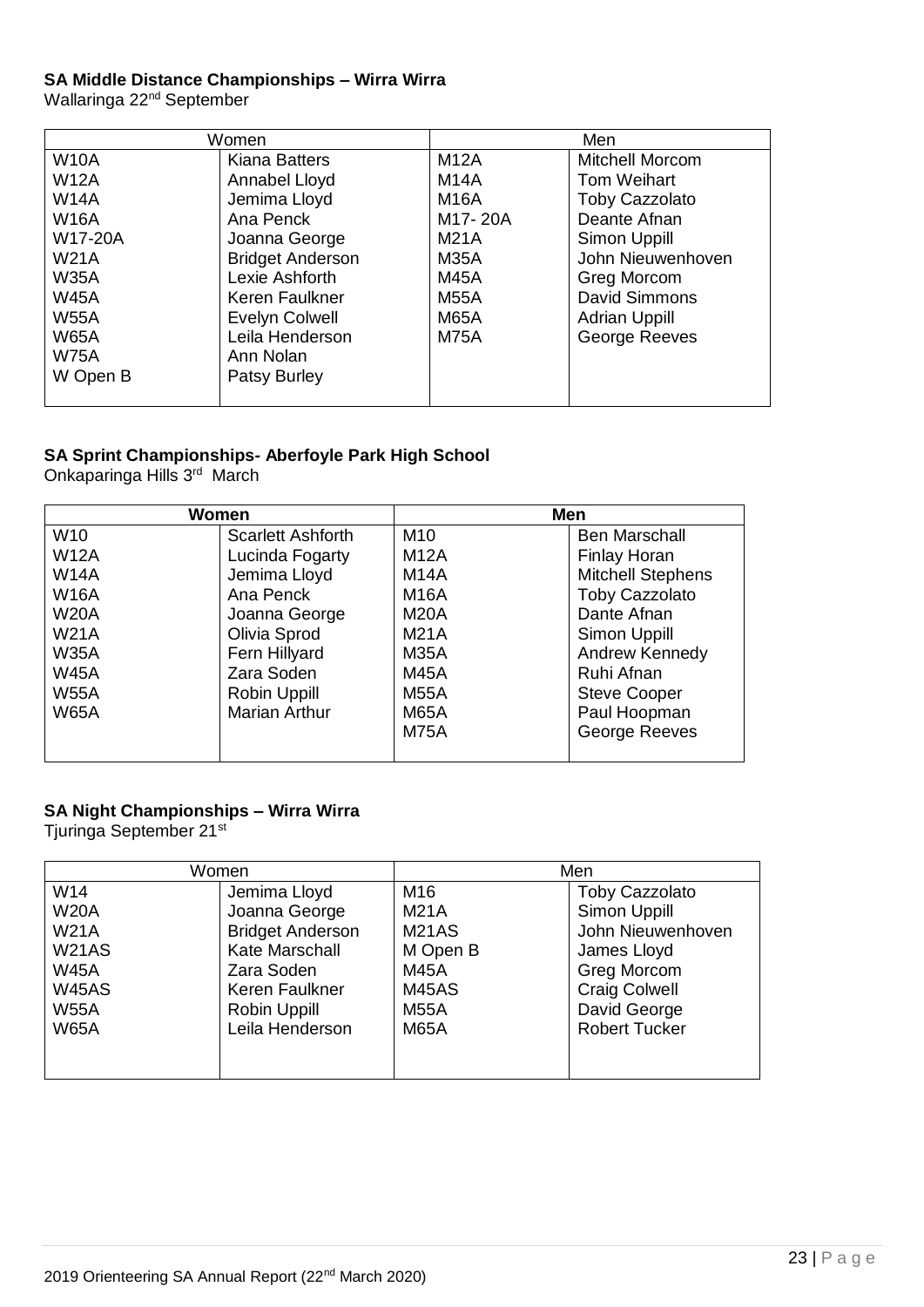#### **SA MTBO Long Distance Championships – Portugese Bridge**

Tintookies September 15<sup>th</sup>

| Women |                  |                 | Men                |
|-------|------------------|-----------------|--------------------|
| W40   | Aurelia Strozik  | M <sub>21</sub> | Harrison Waugh     |
| W50   | Elizabeth Hughes | M40             | Henry Rutherford   |
|       |                  | M <sub>50</sub> | <b>Shaun Casey</b> |
|       |                  | M60             | David Couche       |
|       |                  | M70             | Peter Mayer        |

#### **SA Club Relays Coromandel Valley Primary School**

Southern Arrows October 20th

| 1 <sup>st</sup> | Yalanga                  | 38.11 |
|-----------------|--------------------------|-------|
| 2 <sub>nd</sub> | Tjuringa                 | 23.38 |
| 3 <sup>rd</sup> | <b>Tintookies</b>        | 15.91 |
| ⊿th             | Wallaringa               | 13.68 |
| 5 <sup>th</sup> | <b>Onkaparinga Hills</b> | 10.82 |

#### **Eyre Peninsula Championships - Sandmine/Broccoli Hill**

Lincoln Orienteers - June 9<sup>th</sup>

**Please note that orienteers not from the Eyre Peninsula were not eligible for awards.**

| Women        |                      | Men          |                        |  |
|--------------|----------------------|--------------|------------------------|--|
| <b>W12A</b>  | <b>Bella White</b>   | <b>M12A</b>  | <b>Austin Clem</b>     |  |
| <b>W14A</b>  | Sienna White         | <b>M45A</b>  | Jason Munday           |  |
| W OpenB      | Portia Clem          | <b>M45AS</b> | <b>Gregory Hancock</b> |  |
| <b>W45AS</b> | Tonia Munday         | $M55+AS$     | John Paterson          |  |
| <b>W45B</b>  | <b>Bronwyn Saint</b> | <b>M65A</b>  | Tim Ashman             |  |
|              |                      | <b>M75A</b>  | Kevin Vigar            |  |
|              |                      |              |                        |  |

A number of other Orienteers competed and enjoyed this event.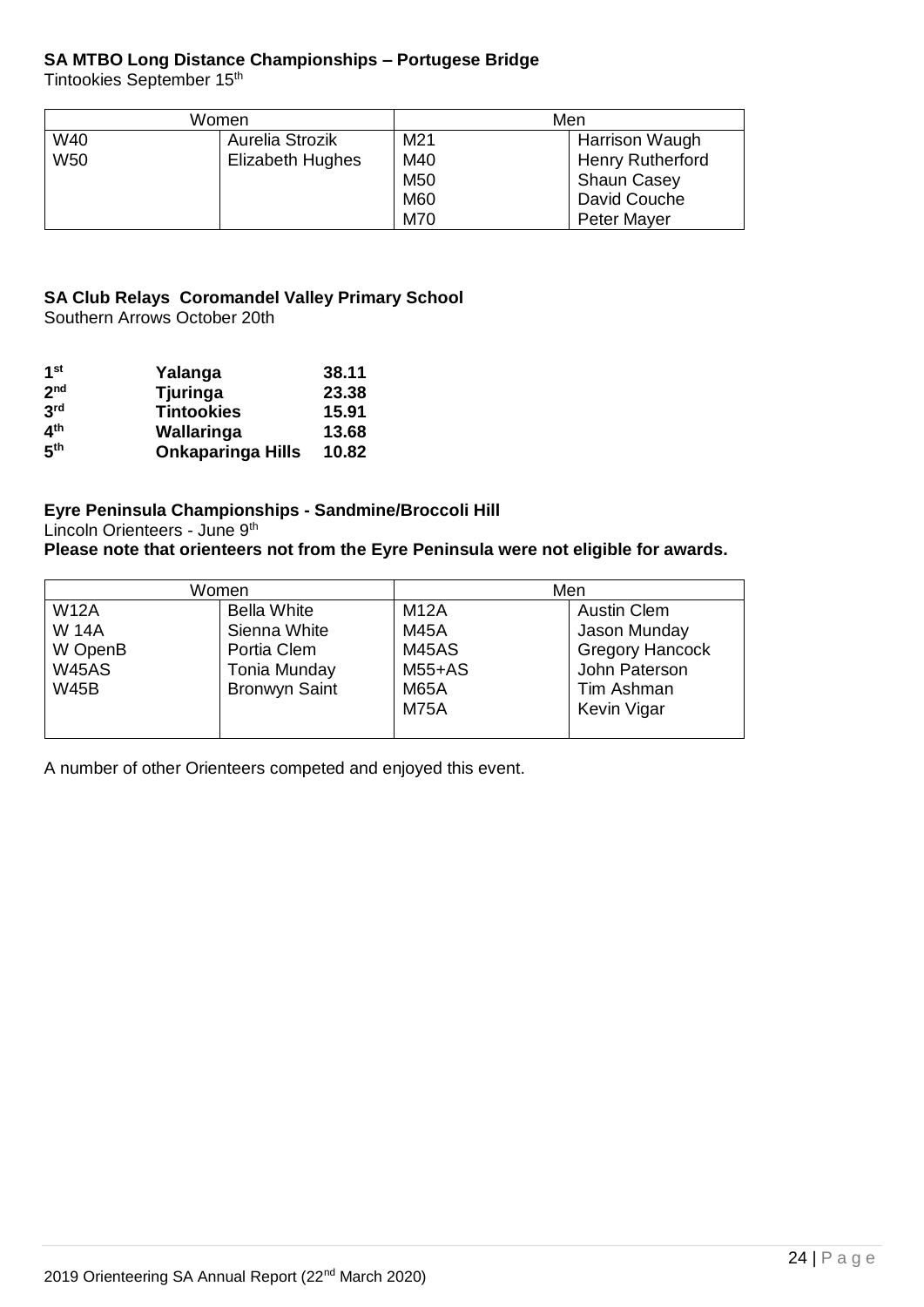#### **SA School Championships**

The Schools Individual Championships were held on the 27th of May at Belair National Park and was hosted by Onkaparinga Hills.

Primary School **Williams Shield** Results: 1st - Woodside PS 2<sup>nd</sup>- Goodwood PS 3<sup>rd</sup>- Stirling East PS Secondary School **Wale Shield**

Results: 1<sup>st</sup>- Heathfield HS 2<sup>nd</sup>- Blackfriars Priory School 3<sup>rd</sup>- Marryatville HS

The SA Schools Orienteering Championships was held at on a cool cloudy but fine day. Approximately 340 students were entered from 16 Primary Schools and 14 Secondary Schools. Students entered 36 different age classes, with A classes for the more experienced, and B classes for those newer to the sport. Recreational pairs' classes were also available to primary school students

Course Planners (Adrian and Robin Uppill), Controller (Peter Cutten) and Organiser (David Tilbrook) were assisted by helpers from OH and all other metropolitan clubs.

The presentations to primary classes were made by Ruhi Afnan representing "Surveying and Mapping SA", which provided medals for these classes. Senior class medals were presented by the local state MP Sam Duluk.

Thanks to all who participated, all helpers that made the event possible and National Parks for permission to use the park for the event.

#### **The SA Schools Relays Championships**

The SA Schools Relays Championships were held on 31<sup>st</sup> August at Thorndon Park in very wet weather. Thanks to Clive Arthur and David Tilbrook for your efforts in setting and organizing this event.

Winning schools for the various shields were:

**Primary School Girls**: Stirling East Primary School **Primary School Boys**: Hills Community Christian School

**Junior High Girls**: Heathfield High School **Junior High Boys**: Marryatville High School

**Senior High Girls**: Heathfield High School **Senior High Boys**: Blackfriars Priory School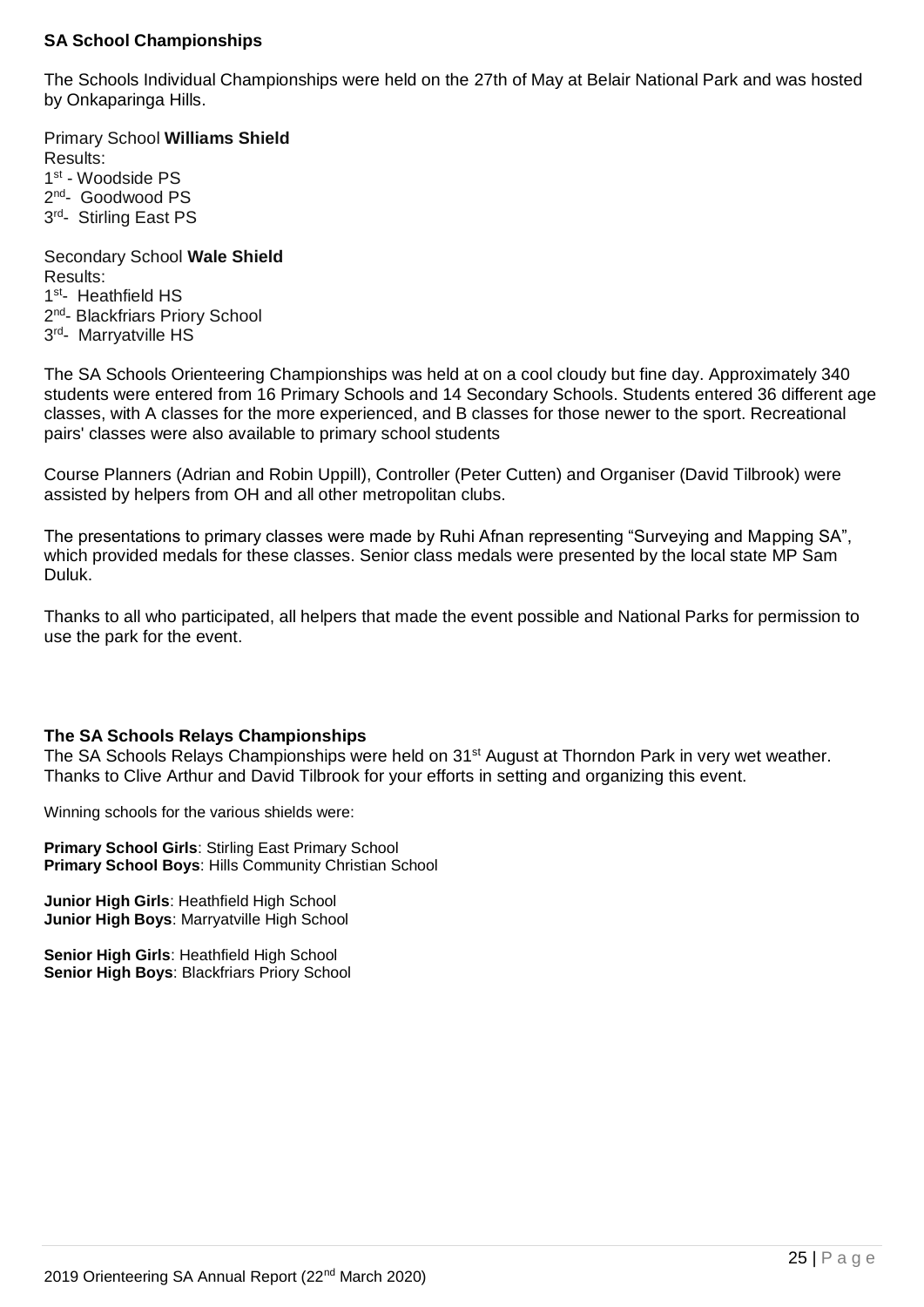#### **NATIONAL RANKINGS 2019**

#### **ELITE RANKINGS 2019**

|                           | Rank            | Name                    |  |
|---------------------------|-----------------|-------------------------|--|
| <b>Elite Men</b>          | 3               | Simon Uppill            |  |
|                           | $\overline{15}$ | <b>Kerrin Rattray</b>   |  |
|                           | 25              | <b>Angus Haines</b>     |  |
|                           | 29              | Dante Afnan             |  |
|                           | 50              | <b>Ethan Penck</b>      |  |
| Junior Elite Men          | $\overline{2}$  | Angus Haines            |  |
|                           | $\overline{4}$  | Dante Afnan             |  |
|                           | 18              | <b>Ethan Penck</b>      |  |
|                           | 33              | Leith Soden             |  |
|                           | $\overline{36}$ | <b>Jack Marschall</b>   |  |
|                           | $\overline{38}$ | <b>Max Grivell</b>      |  |
| Elite Women               | $\overline{2}$  | <b>Bridget Anderson</b> |  |
|                           | $\overline{7}$  | Olivia Sprod            |  |
|                           | $\overline{21}$ | Vanessa Round           |  |
|                           | $\overline{26}$ | Jenny Casanova          |  |
|                           | 31              | Joanna George           |  |
|                           | 33              | <b>Emily Sorensen</b>   |  |
|                           | 34              | Jenny Casanova          |  |
|                           | 55              | <b>Abigail George</b>   |  |
|                           | 63              | <b>Meredith Norman</b>  |  |
|                           | 73              | Sarah Lim               |  |
| <b>Junior Elite Women</b> | 5               | Joanna George           |  |
|                           | $\overline{7}$  | <b>Emily Sorensen</b>   |  |
|                           | 12              | Abigail George          |  |
|                           | 24              | Meredith Norman         |  |
|                           | $\overline{32}$ | <b>Abbie Faulkner</b>   |  |
|                           | 34              | Sarah Lim               |  |